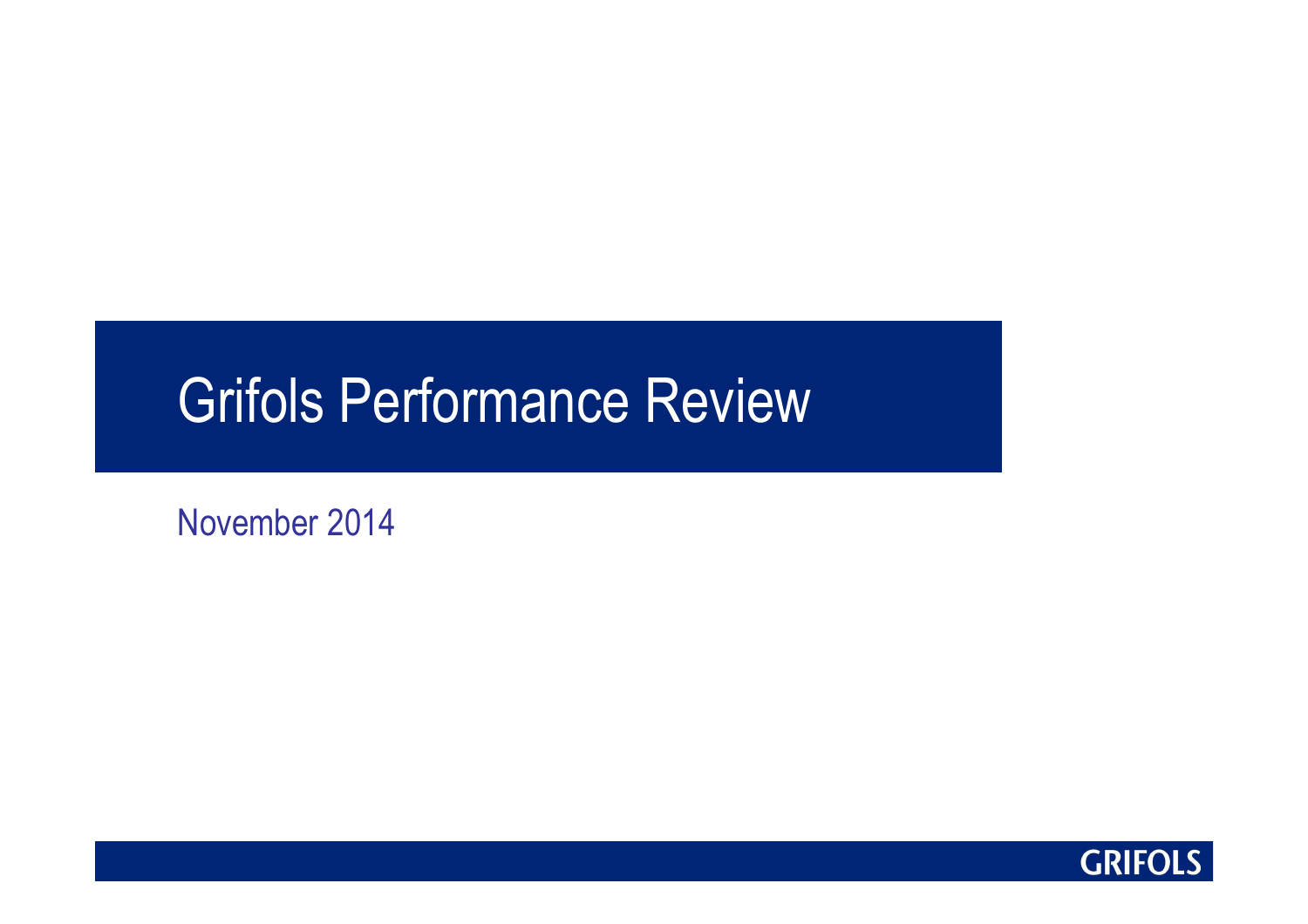#### **Disclaimer**

This document has been prepared by GRIFOLS, S.A. (GRIFOLS or the "Company") exclusively for use during this presentation. Therefore it cannot bedisclosed or made public by any person or entity with an aim other than the one expressed above, without the prior written consent of the Company.

The Company does not assume any liability for the content of this document if used for different purposes thereof.

The information and any opinions or statements made in this document have neither been verified by independent third parties nor audited; therefore no express or implied warranty is made as to the impartiality, accuracy, completeness or correctness of the information or the opinions or statementsexpressed herein.

Neither the Company, its subsidiaries nor any entity within GRIFOLS Group or subsidiaries, any of its advisors or representatives assume liability of any kind, whether for negligence or any other reason, for any damage or loss arising from any use of this document or its contents.

Neither this document nor any part of it constitutes <sup>a</sup> contract, nor may it be used for incorporation into or construction of any contract or agreement.

#### IMPORTANT INFORMATION

 This document does not constitute an offer or invitation to purchase or subscribe shares, in accordance with the provisions of the Spanish Securities Market Law (Law 24/1988, of July 28, as amended and restated from time to time), Royal Decree-Law 5/2005, of March 11, and/or Royal Decree 1310/2005, of November 4, and its implementing regulations.

In addition, this document does not constitute an offer of purchase, sale or exchange, nor a request for an offer of purchase, sale or exchange of securities, nor <sup>a</sup> request for any vote or approval in any other jurisdiction.

#### FORWARD-LOOKING STATEMENTS

 This document contains forward-looking information and statements about GRIFOLS based on current assumptions and forecast made by GRIFOLS Management, including proforma figures and estimates and their underlying assumptions, statements regarding plans, objectives and expectations with respect to capital expenditures, synergies, products and services, and statements regarding future performance. Forward-looking statements arestatements that are not historical facts and are generally identified by the words "expected", "potential", "estimates" and similar expressions.

Although GRIFOLS believes that the expectations reflected in such forward-looking statements are reasonable, various known and unknown risks, uncertainties and other factors could lead to material differences between the actual future results, financial situation, development or performance of the Company and the estimates given here. These factors include those discussed in our public reports files with the Comisión Nacional del Mercado de Valores. The Company assumes no liability whatsoever to update these forward-looking statements or conform them to future events or developments. Forward-looking statements are not guarantees of future performance. They have not been reviewed by the auditors of GRIFOLS.

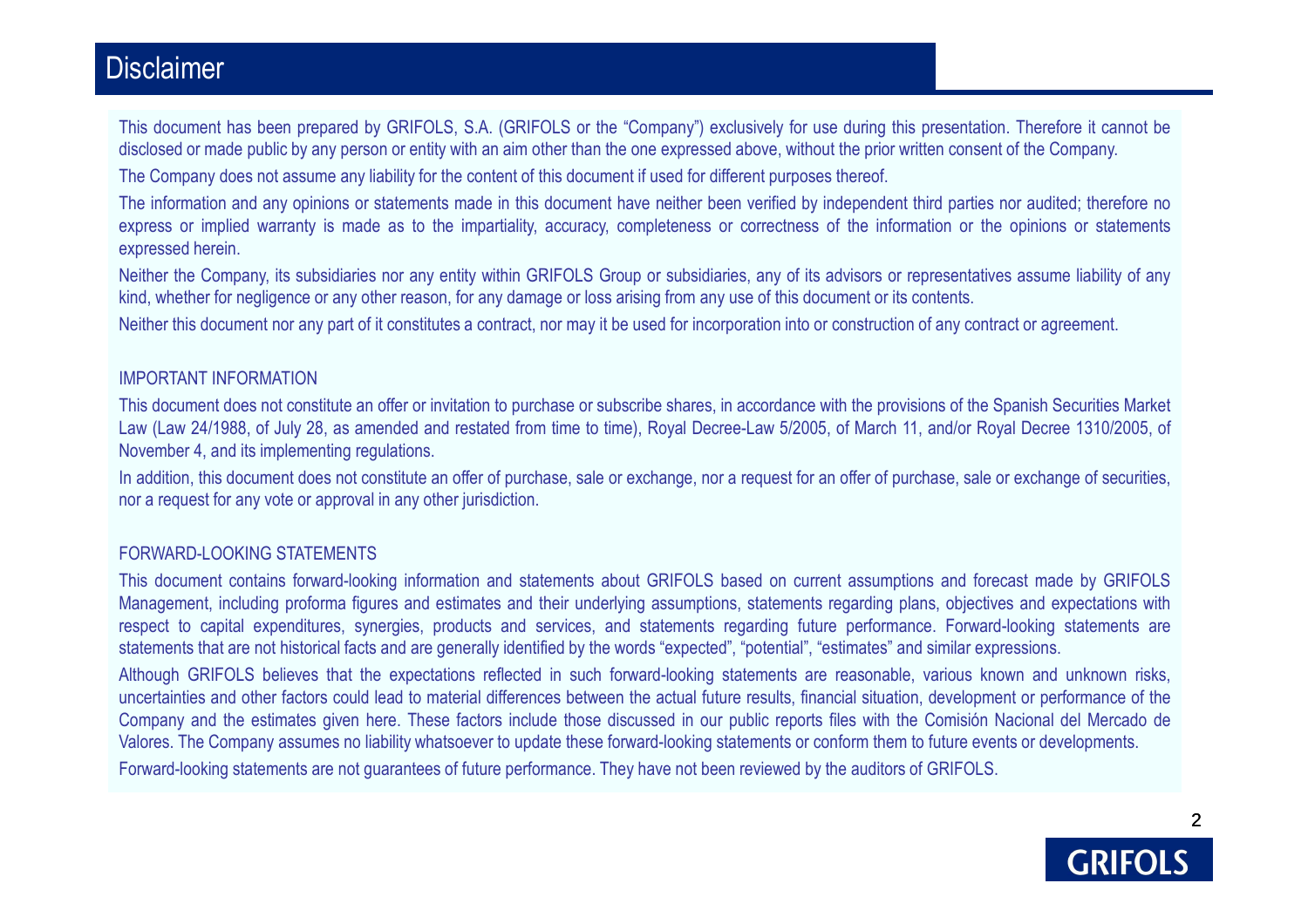- 1. Grifols Current Performance
- 2. Industry Outlook
- 3. Grifols Future Performance
- 4. 2014 YTD September Performance

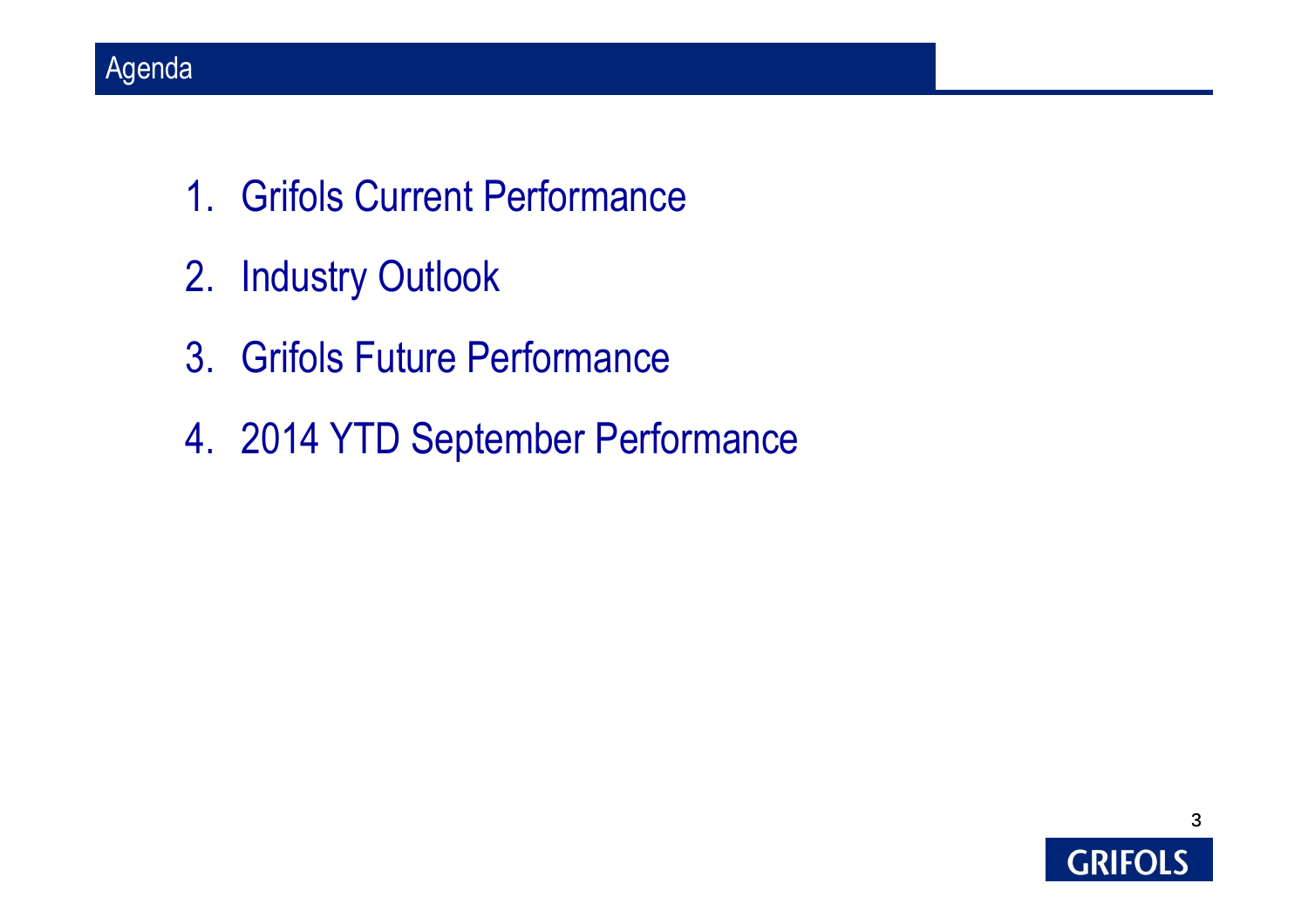# **1. Grifols Current Performance**

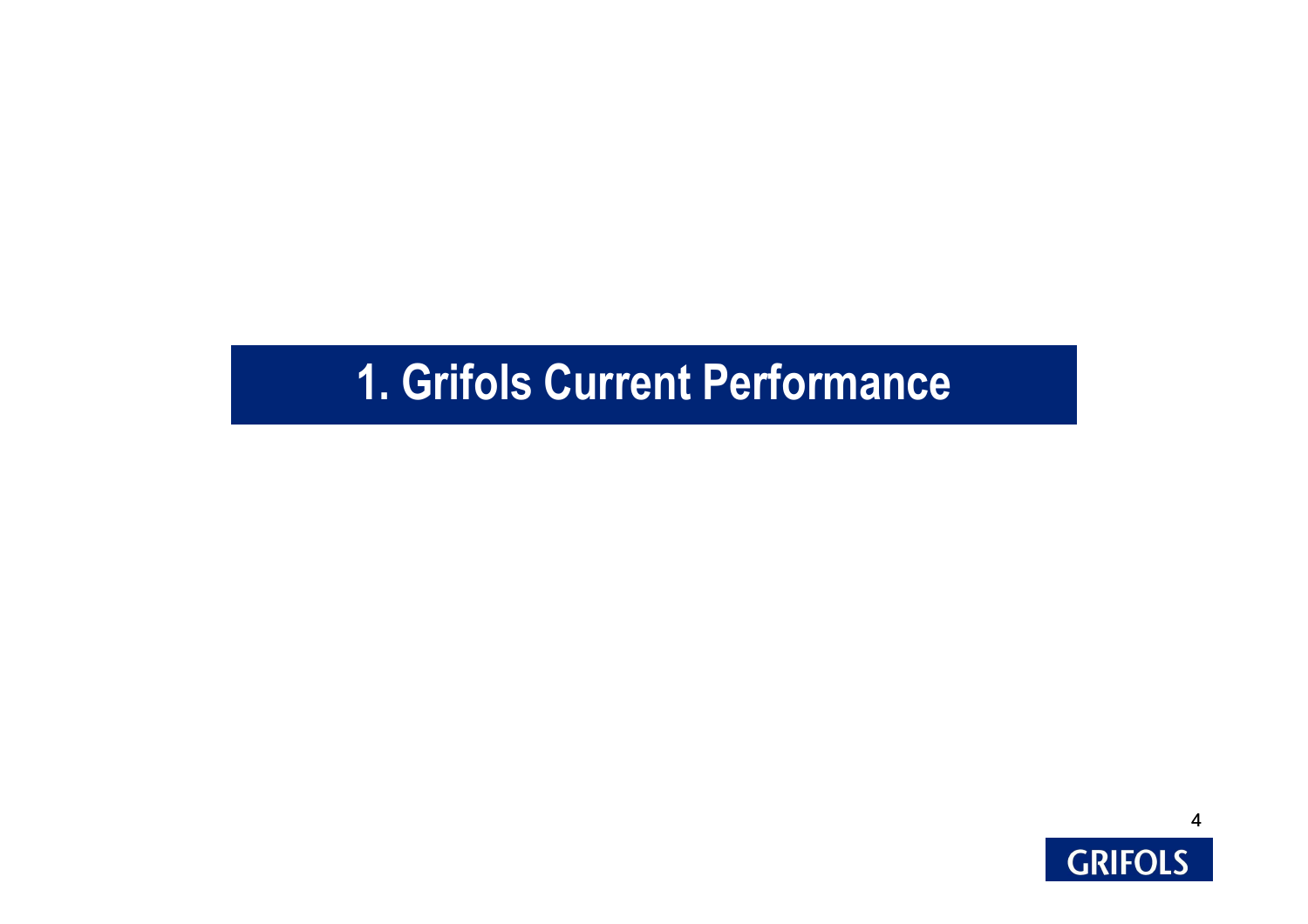#### Grifols Current Performance - Highlights

- •Core business fundamentals remain solid
- •Strong cash generation capability: positive operating CF
- • Investing in the future
	- R&D in line with target significant growth
	- Capex expansion according to schedule
- •Refinancing & average cost of debt reduction
- •M&A: Diagnostic unit, diversified portfolio
- $\bullet$ FX tailwind from Q4
- • Shareholder value creation:
	- EPS accretion year 1 after acquisition
	- Dividend policy at 40% pay-out

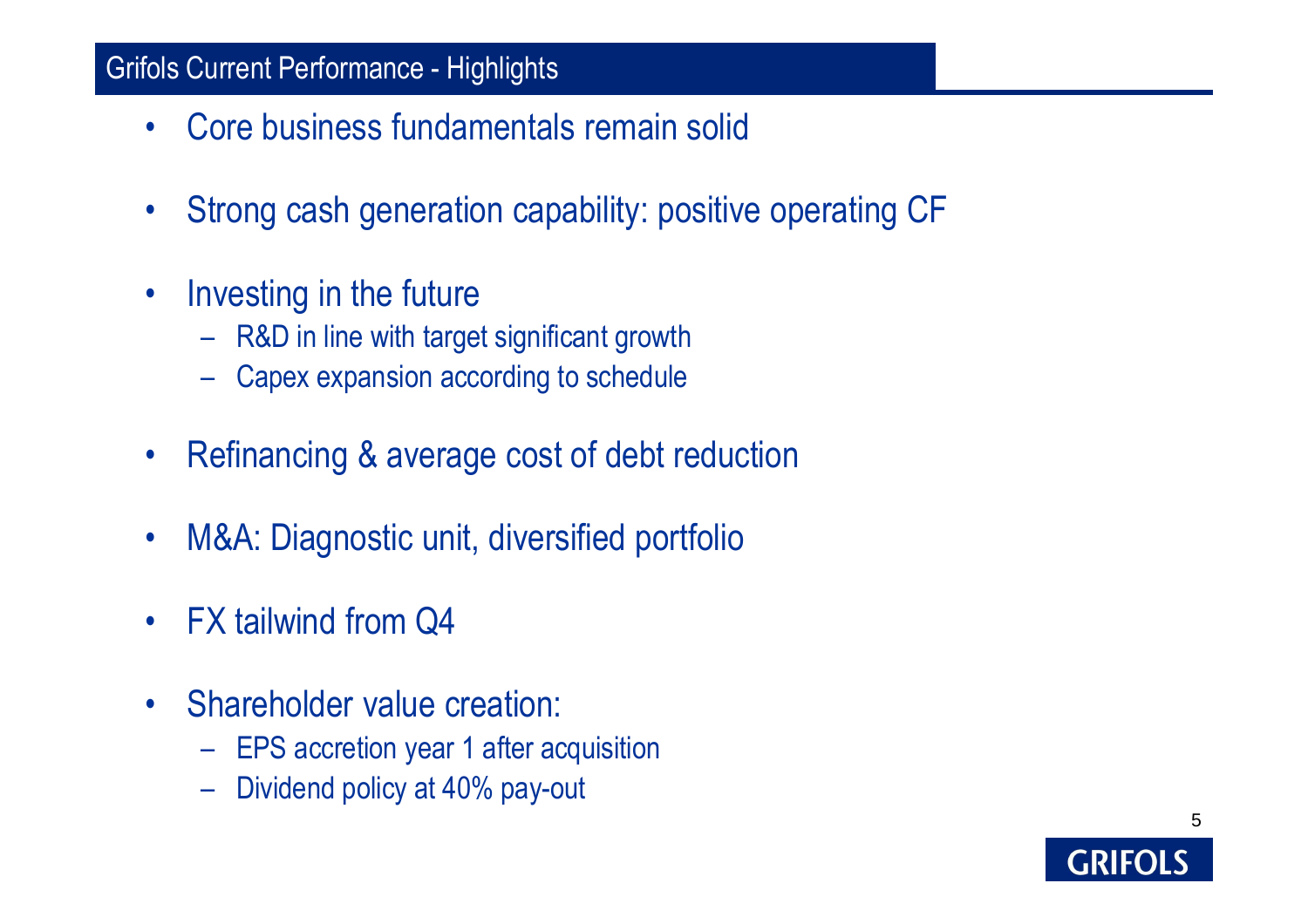#### Grifols Current Performance – Net Revenue

- • **Bioscience** 
	- – Healthy protein growth in core business: high single digit for IVIG and albumin and double digit in Alpha 1
	- Bumpy pdFVIII tenders, contract manufacturing and intermediates
- • **Diagnostic**
	- Blood typing solutions: robust growth
	- NAT continuous growth (Japanese Red Cross / China Blood Bank agreement)
	- Hologic agreement: joint business distribution, commercial role, profit sharing
	- Immunoassay worldwide leader. Ortho agreement, manufacturing role, profit sharing
- $\bullet$  **Hospital**
	- Lower Hospital Logistics revenues due to budget restrictions in LATAM.
	- –Internationalization continues.
	- Kiro Robotics acquisition
- • **Raw Materials & Others**
	- Lower Royalty income & phasing out as planned
	- Kedrion income lower than previous year as planned
- •Harder comps in 2H2014: annual mid single digit growth

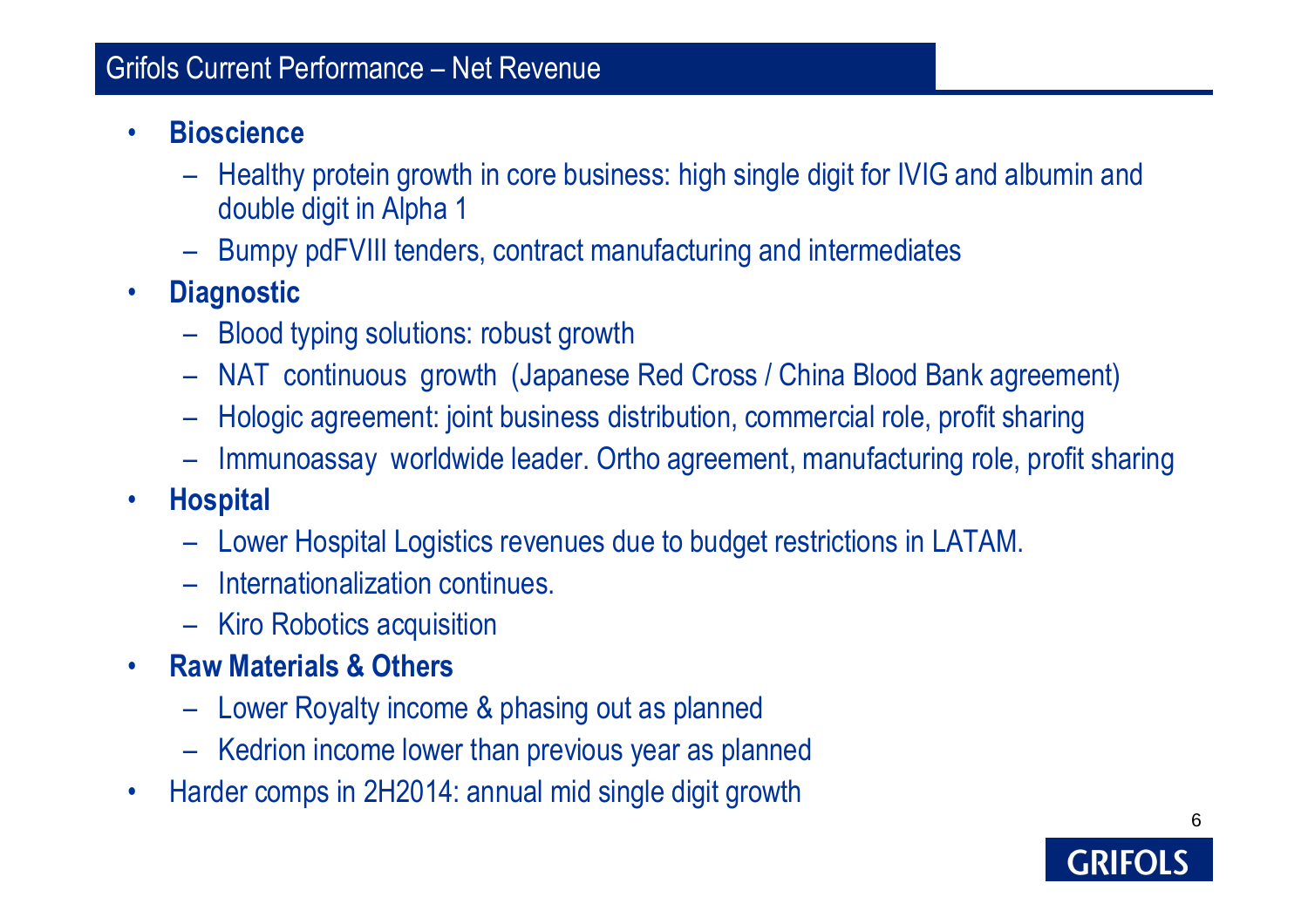- •Grifols products hold leading share positions globally
- • Excluding the impact of pdFVIII tenders, all major proteins growing at expected rates
- •Grifols has capacity to grow with market

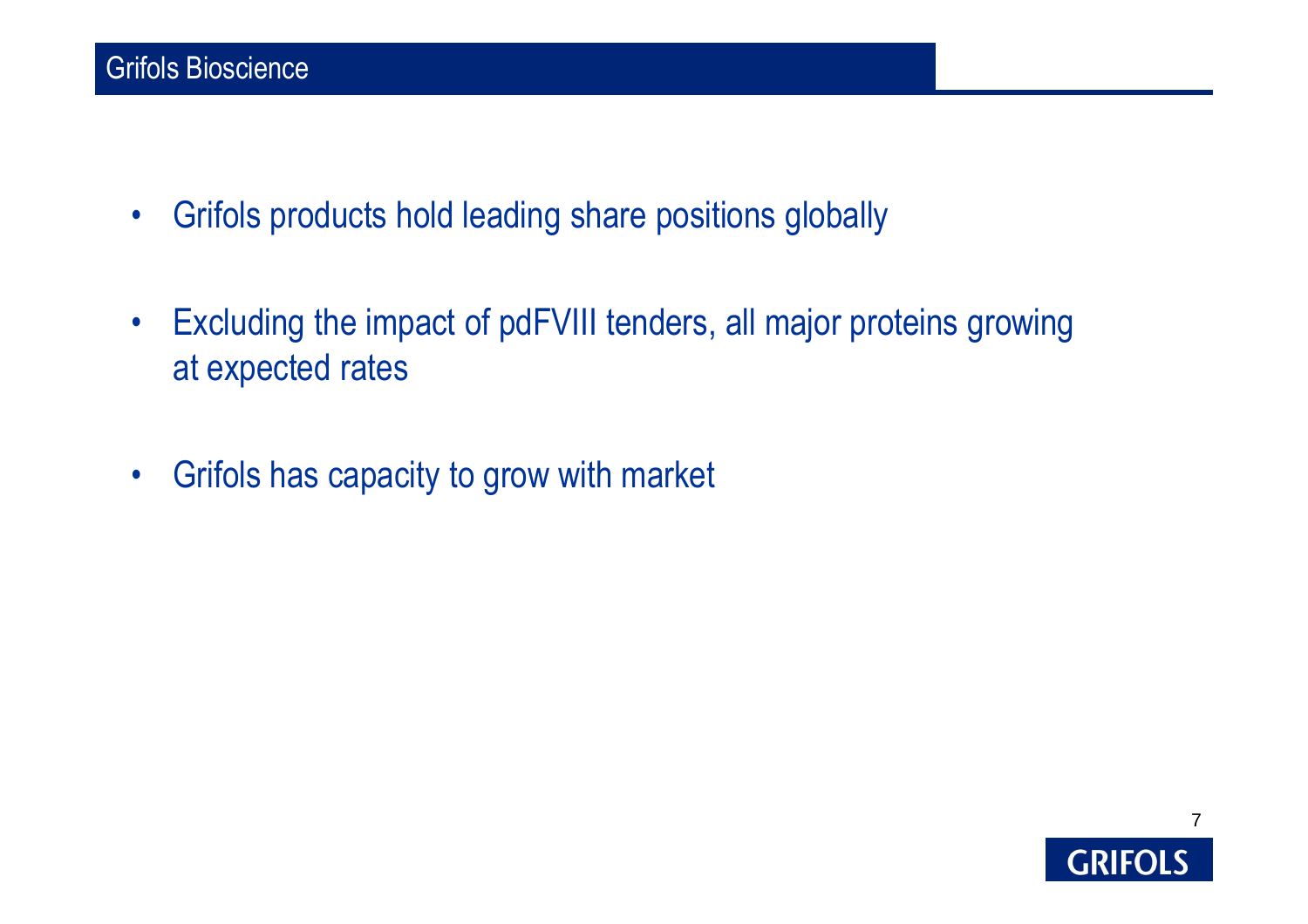#### Grifols Bioscience: global market shares



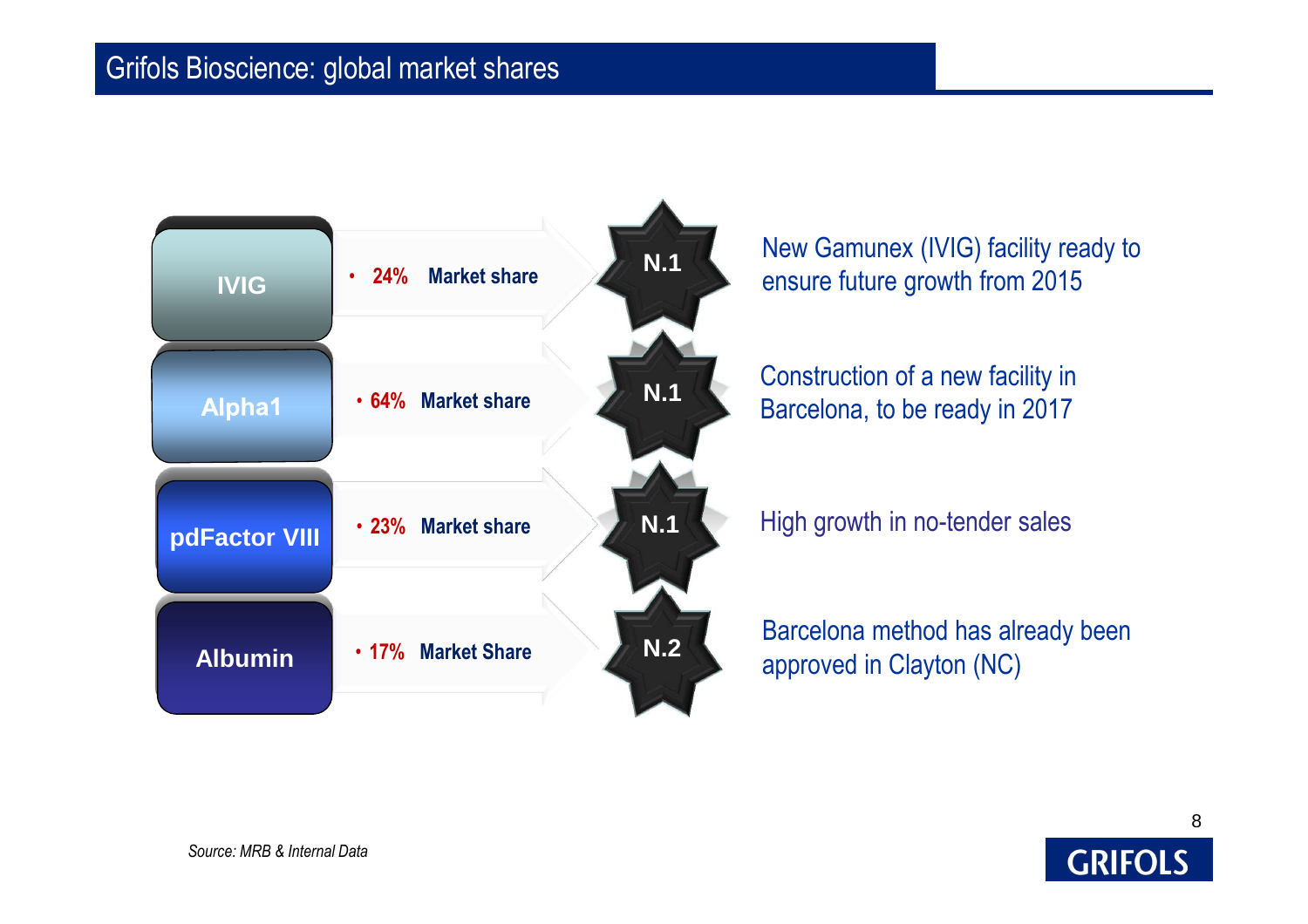#### Immunoglobulins

- $\bullet$ Grifols holds leading global IG share
- •Opportunity for treatment growth continues
- •Capacity expansion will support growth globally
- •NA growth in mid single digits – lower than historical growth
- •Dual branding market strategy

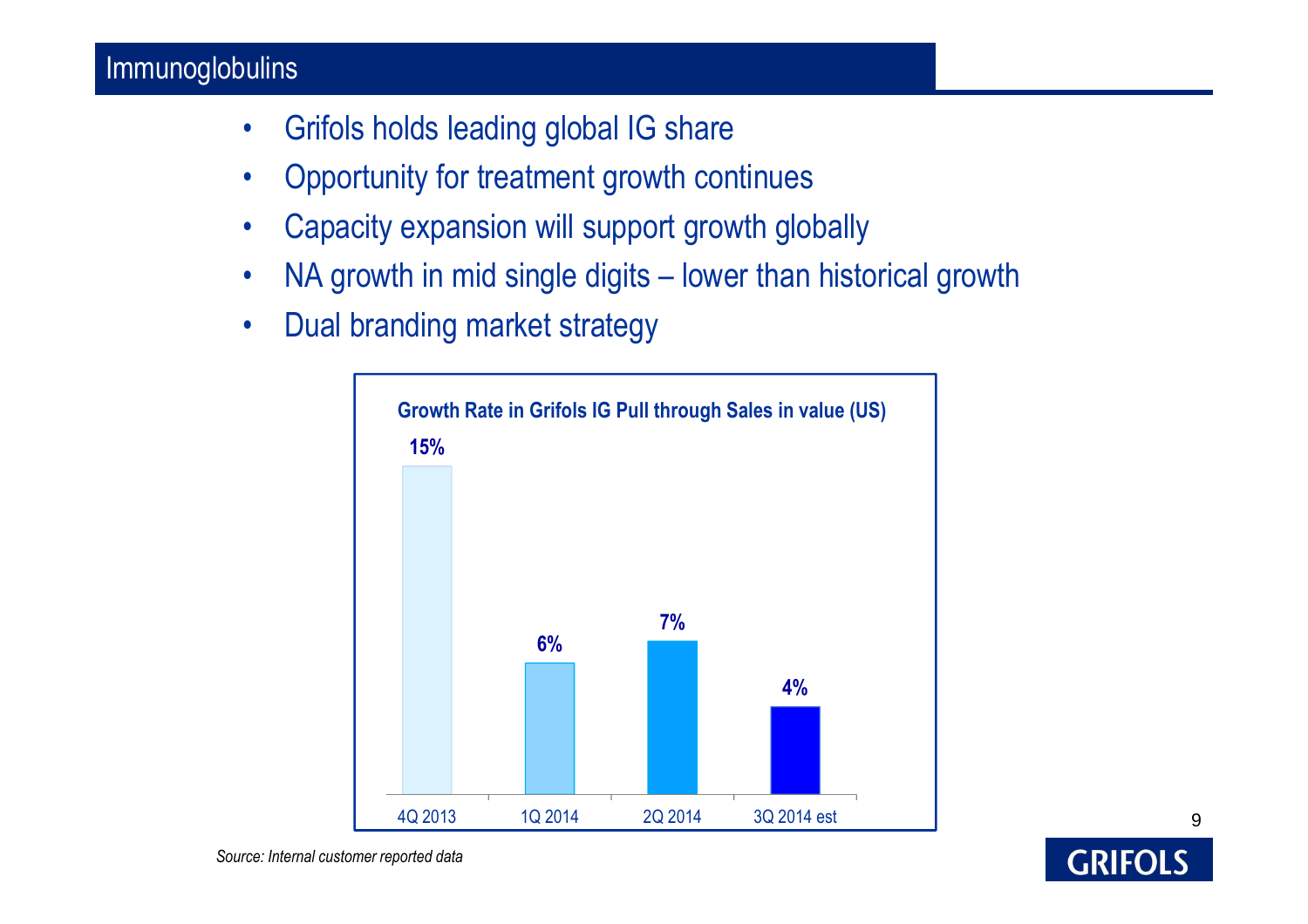#### Alpha1

- •Grifols leads Alpha 1 market
- $\bullet$ Strong Alpha 1 growth continues in NA and Europe
- •Significant opportunity remains to increase diagnosis and treatment



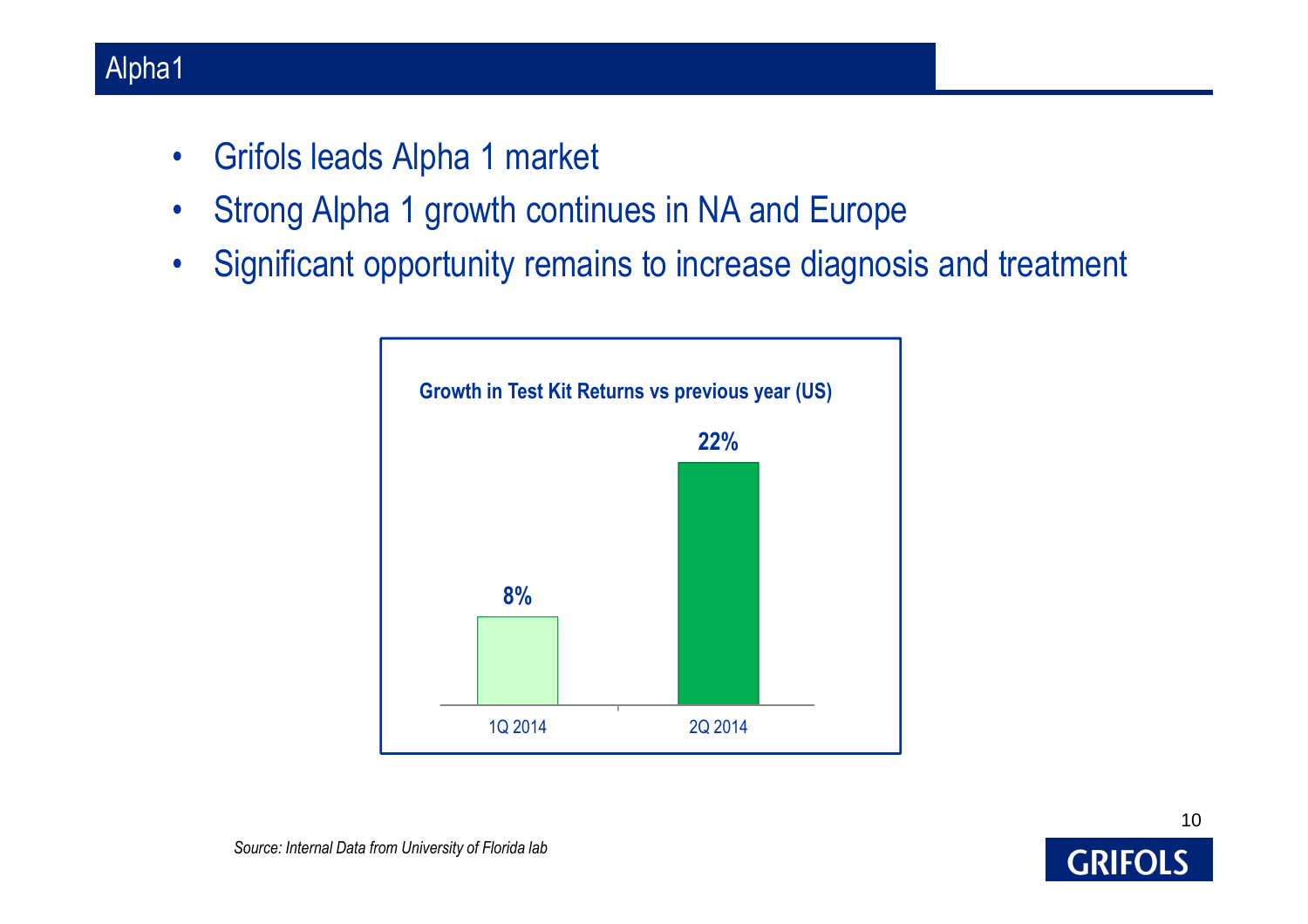

- •Strong growth for Albumin continues led by China
- •IG growth rate will determine Albumin. Balanced growth requirement
- •Grifols is continuing to develop new indications



*Source: MRB & Internal Data*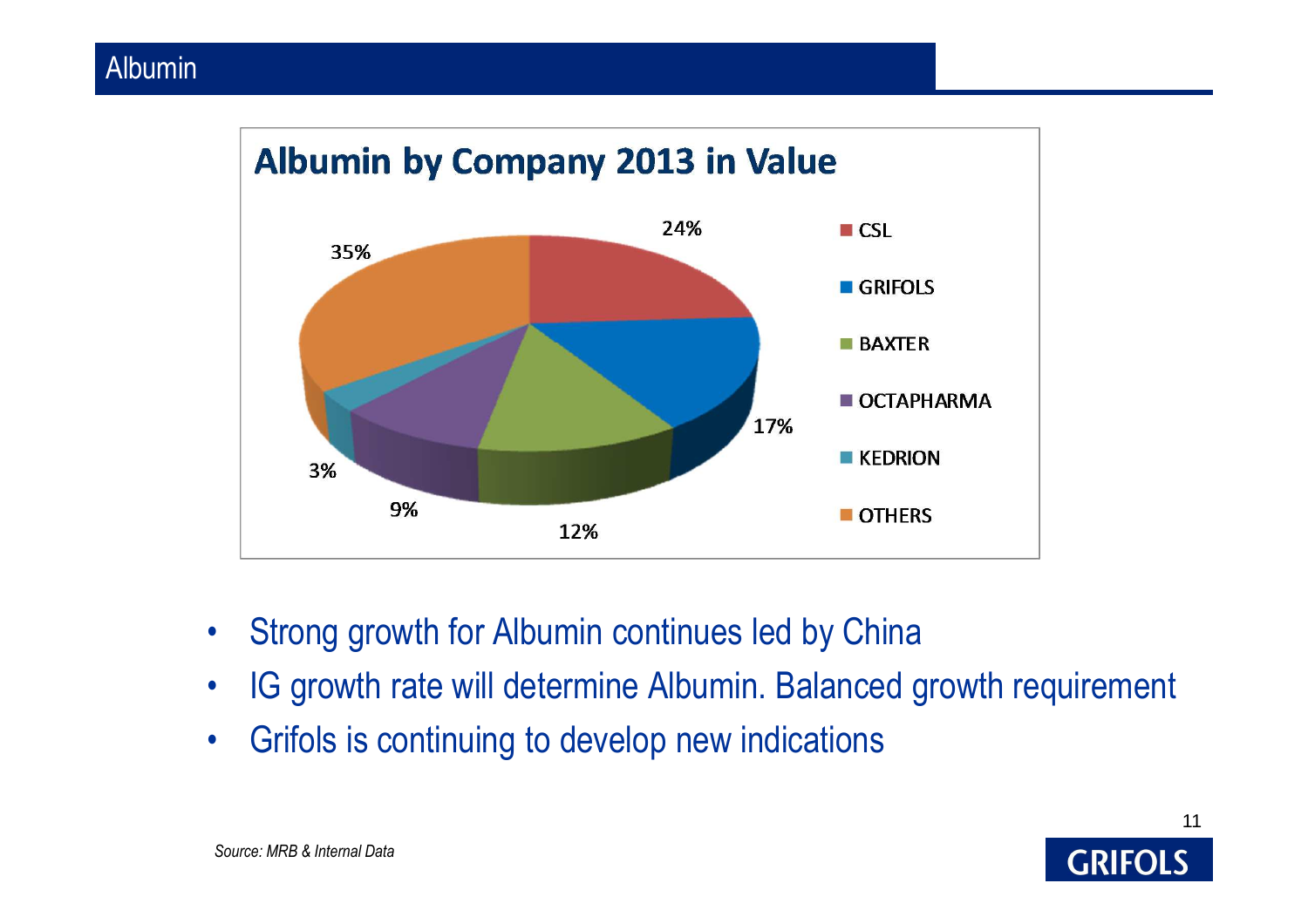

- •Grifols holds leading market share
- •Growth continues in the US and commercial markets
- •Large tender markets key to growth
- •Long-term growth expected in emerging markets

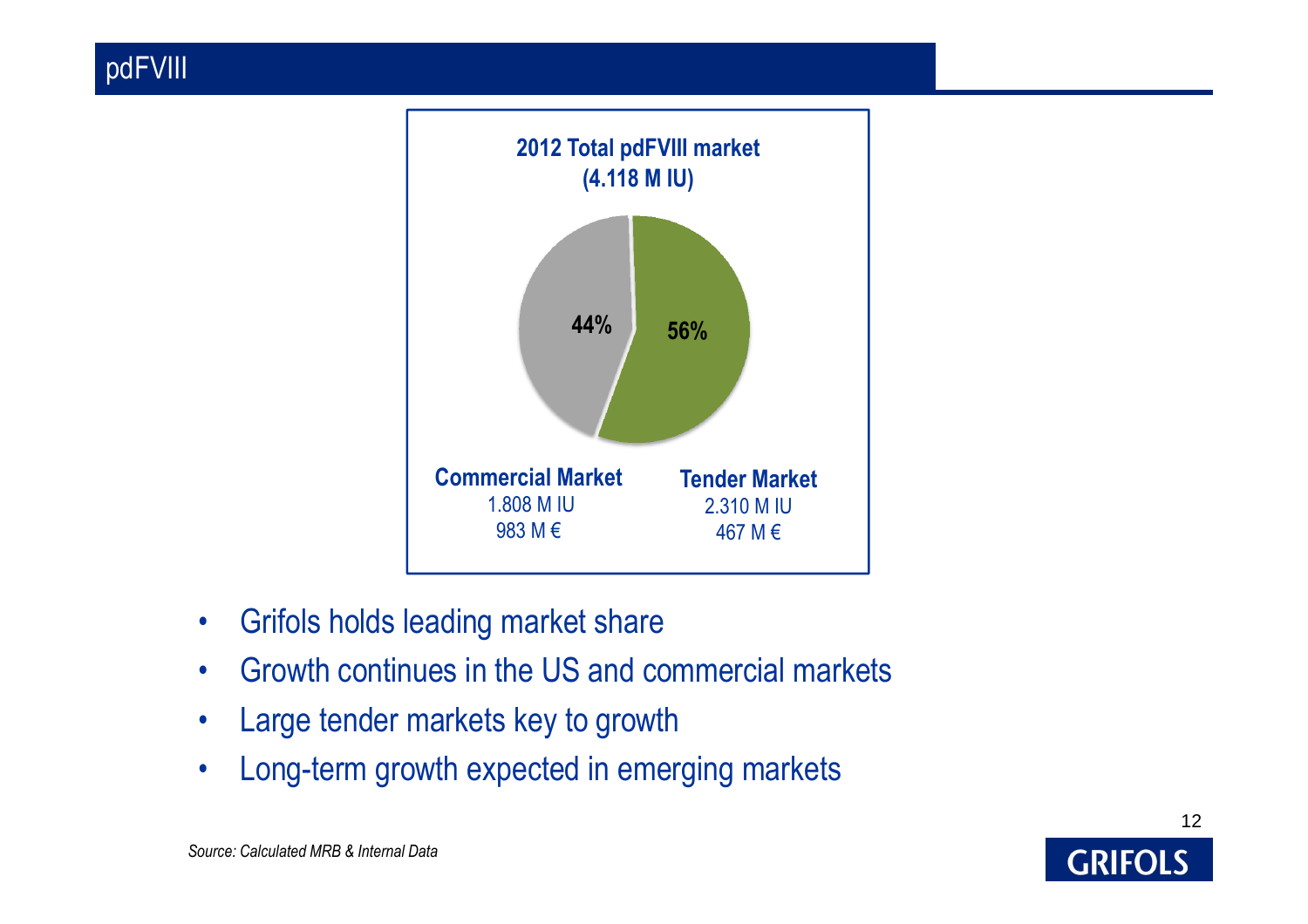#### Grifols Current Performance – Gross Margin

- Stable cost of plasma: neutral impact on margins
- $\bullet$ Positive Bioscience product mix and higher plasma utilization
- •Manufacturing cost increases due to new plants start-up
- Stable price environment
- % GM stability in Bioscience, other divisions slightly improving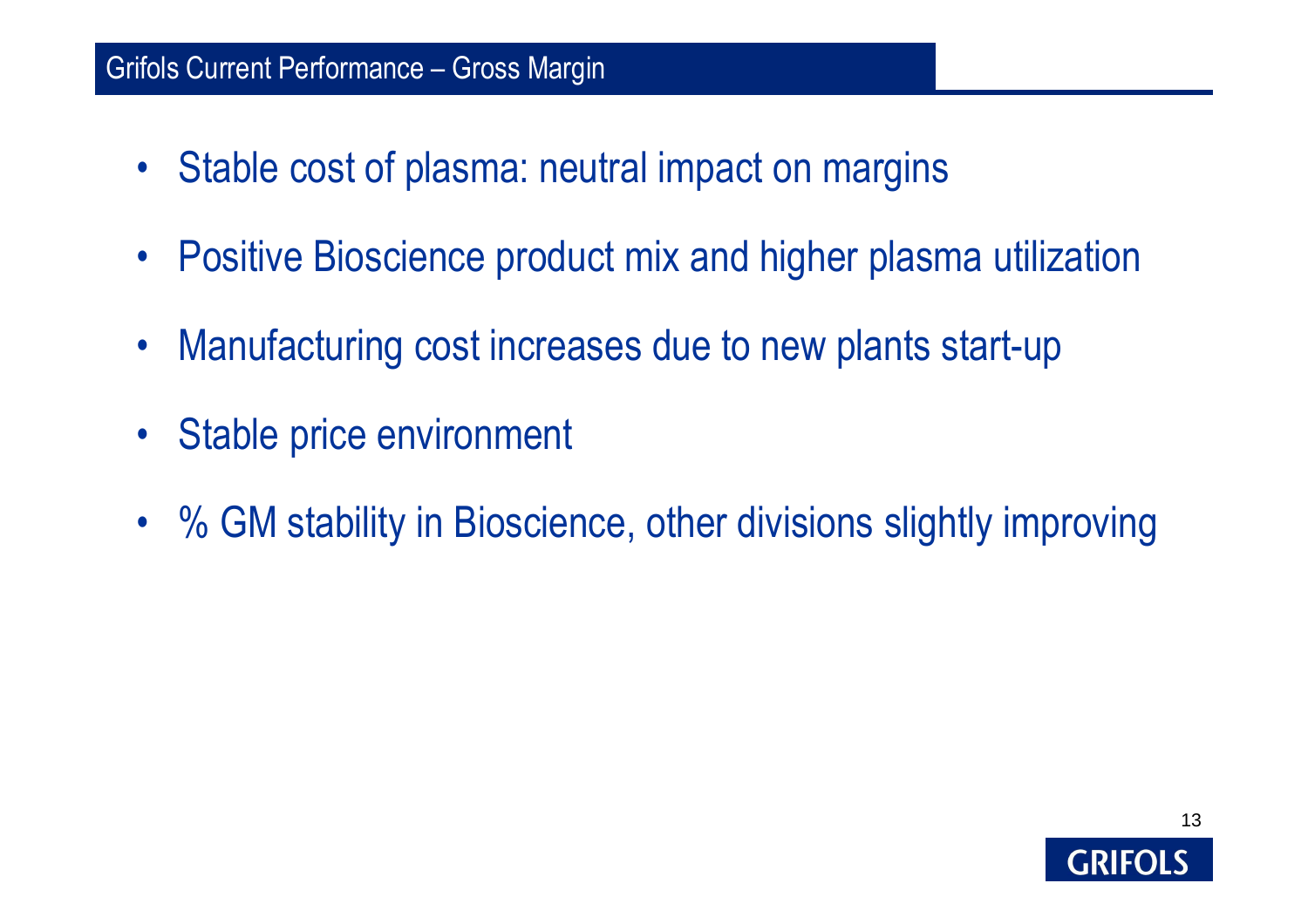#### Grifols Current Performance – R&D

- •Significant R&D growth in 2014 (+31%) vs spend decline in 2013 (-1%), as a result of project phasing acceleration.
- •Main R&D projects spend focus to reinforce Bioscience core products with new indications and formulations:



**Albumin**- Alzheimer - Cirrhosis and liver related diseases

- •New products: Fibrin Sealant and Pulmaquin
- • Diagnostic: - New immunohematology technologies. Genotyping and personalized medicine
	- New generation donor screening assays

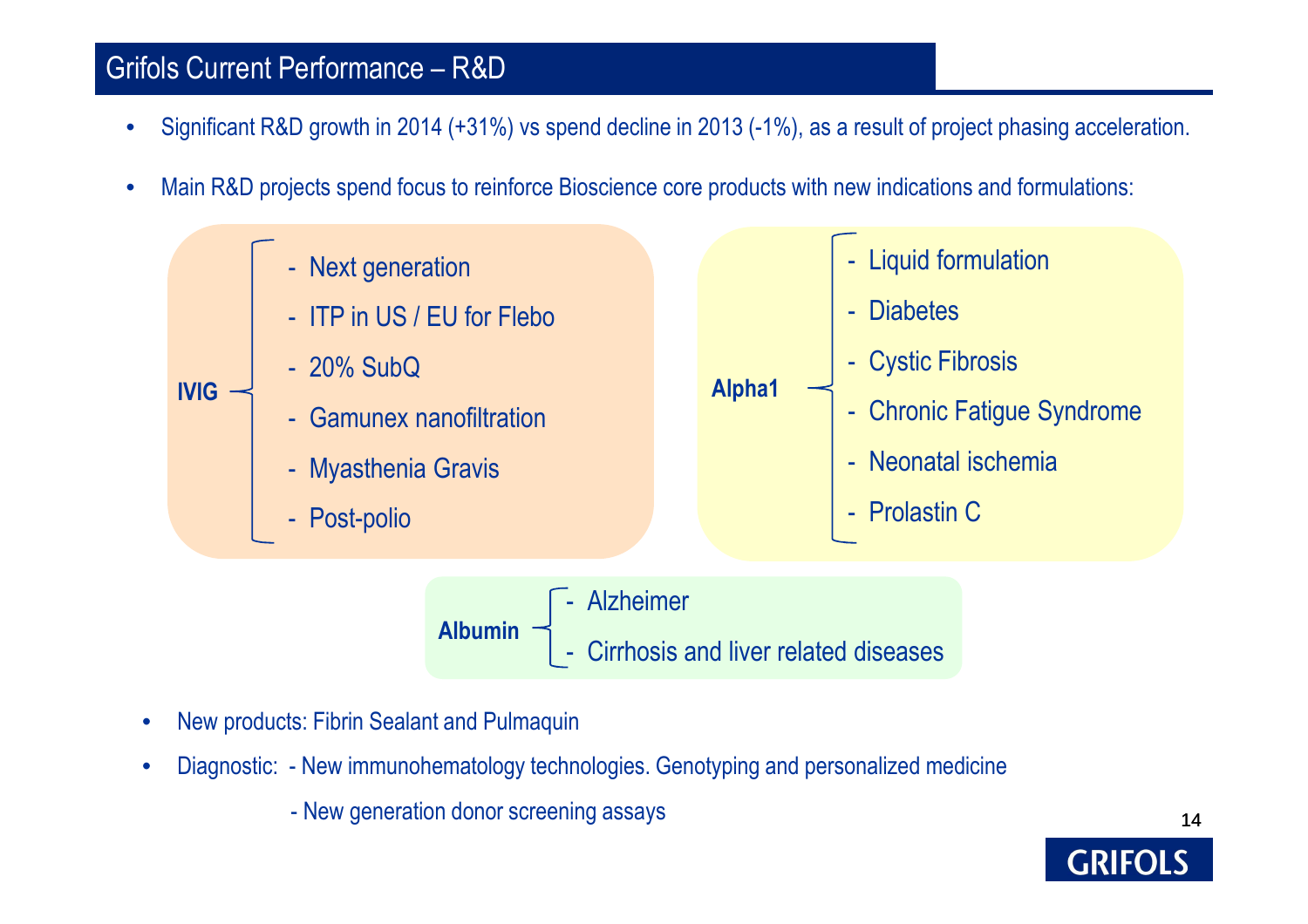#### Grifols Current Performance – SG&A

- $\bullet$  New cost items, non-recurring:
	- Validation of new facilities
	- Diagnostic unit integration
- $\bullet$ Completion of integration process will contribute to future growth
- $\bullet$  Bioscience commercial HQ moved to Raleigh, NC and Diagnostic commercial HQ moved to Emeryville, CA
- $\bullet$ Additional sales force in Alpha1 in US and Europe
- $\bullet$ SG&A flat (as % NR) in 2014

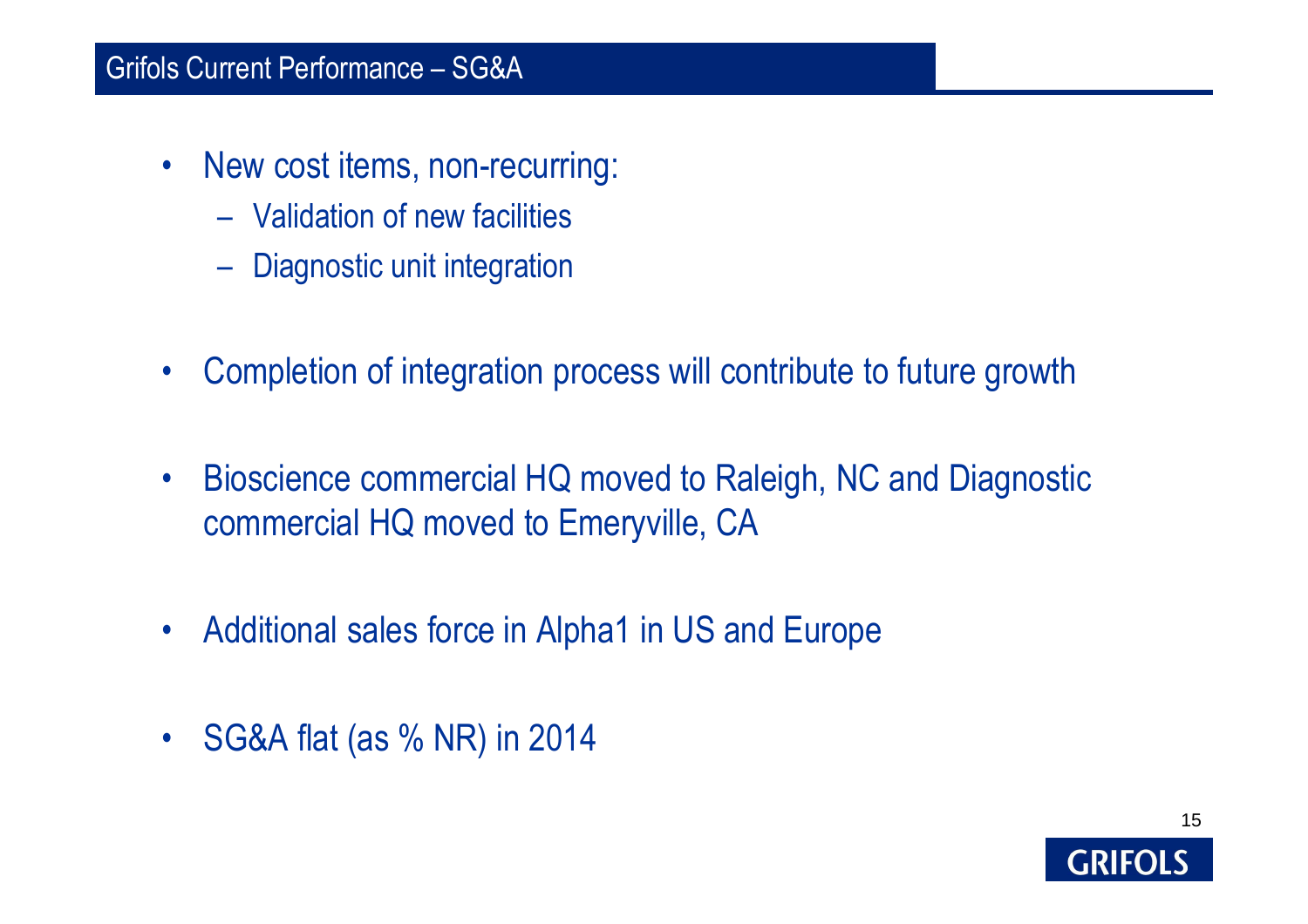#### Grifols Current Performance - EBITDA

- •Diagnostic Division higher revenue weight (with lower margin)
- •Significant R&D growth
- •FX headwind up to Q3
- % EBITDA margin c. 32%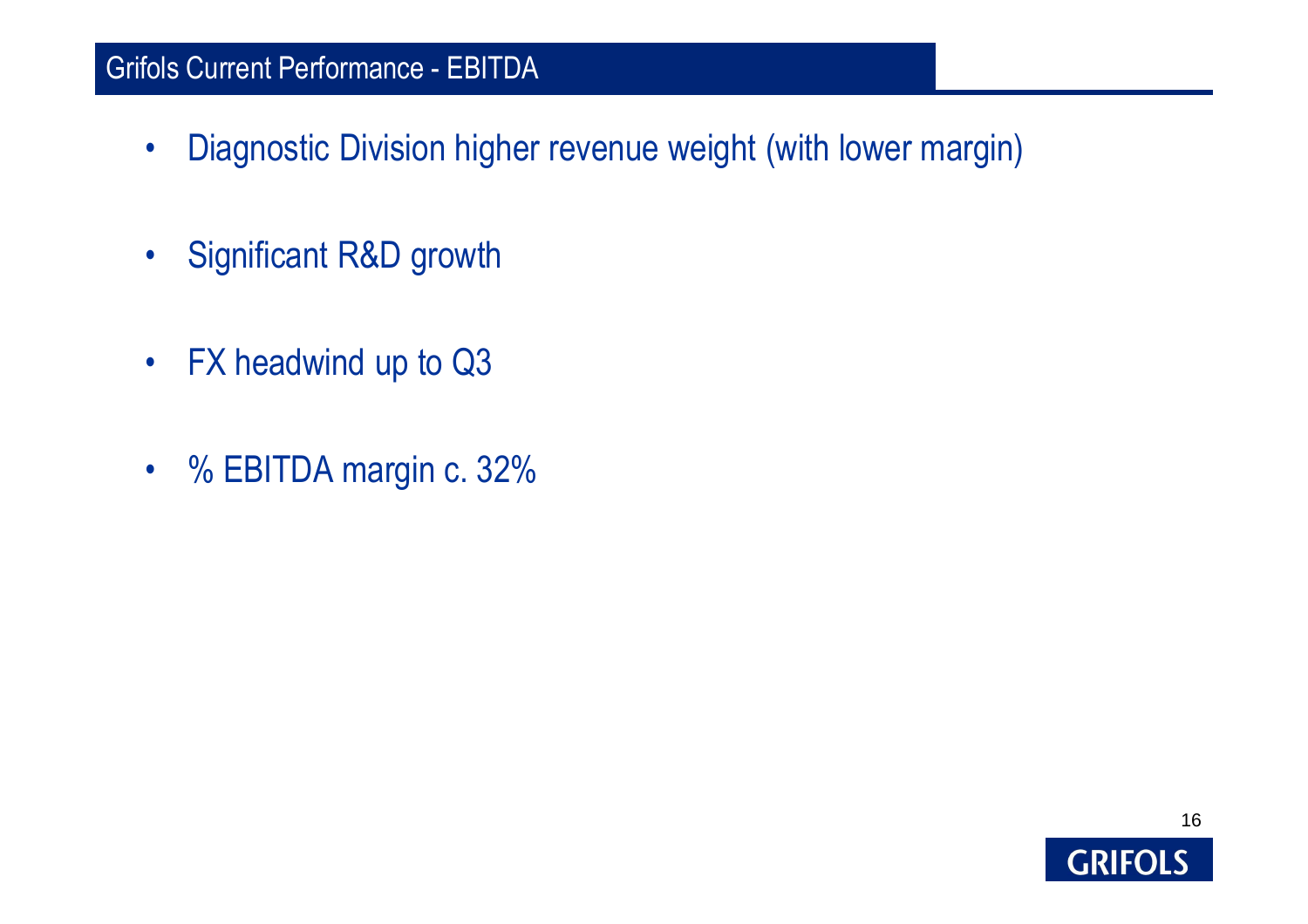#### YTD September 2014 vs 2013 Operating Profit Breakdown by Divisions

*(€ Million)*

|                                                 | <b>Total</b> |         | <b>Bioscience</b> |         | Diagnostic <sup>(1)</sup> |         | <b>Hospital</b> |      | <b>Raw Material &amp; Other</b> |          |
|-------------------------------------------------|--------------|---------|-------------------|---------|---------------------------|---------|-----------------|------|---------------------------------|----------|
|                                                 | 2014         | 2013    | 2014              | 2013    | 2014                      | 2013    | 2014            | 2013 | 2014                            | 2013     |
| <b>Net Revenue</b>                              | 2.438,1      | 2.046,6 | 1.823,3           | 1.821,4 | 468,6                     | 97,9    | 71,0            | 74,3 | 75,2                            | 53,0     |
| YoY increase c.c. %                             | 23,4%        |         | 3,7%              |         | 395,9%                    |         | $-1,6%$         |      | 41,9%                           |          |
| <b>Operating profit</b>                         | 631,2        | 566,4   | 710,4             | 736,6   | 97,7                      | $-2,3$  | $-0,9$          | 1,4  | $-176$<br>(non-allocated costs) | $-169,3$ |
| % of NR                                         | 25,9%        | 27,7%   | 39,0%             | 40,4%   | 20,8%                     | $-2,3%$ | $-1,3%$         | 1,9% | ---                             |          |
| <b>Adjusted EBITDA</b>                          | 791,6        | 690,4   |                   |         |                           |         |                 |      |                                 |          |
| Adj. EBITDA margin                              | 32,5%        | 33,7%   |                   |         |                           |         |                 |      |                                 |          |
| <b>Adjusted EBITDA margin excluding R&amp;D</b> | 37,3%        | 37,6%   |                   |         |                           |         |                 |      |                                 |          |

- -Operating Profit margins in Raw Mat approx 66%; for Royalties, included in Other, close to 100%
- -Diagnostic margin Q1 vs Q2 not comparable, H1 margins to be sustainable in H2

*(1) Including intersegment revenue and Operating Profit*

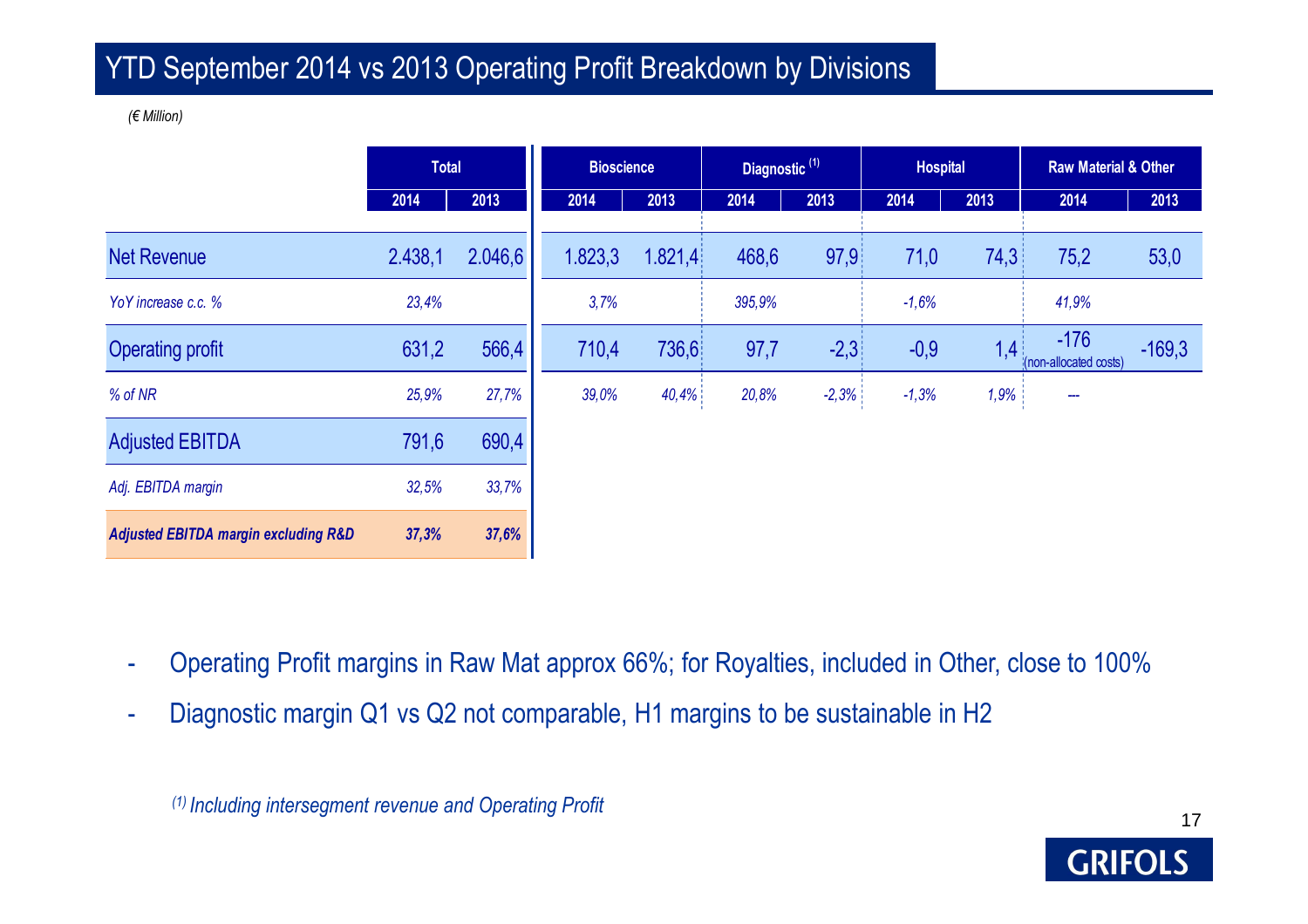#### Diagnostic Unit acquisition – Financial snapshot

*NAT makes most of the Revenue …*

*but IA and Licensing carry a significantly higher impact on EBIT*



•NAT: distribution business•Immunoassay: manufacturing activity / business

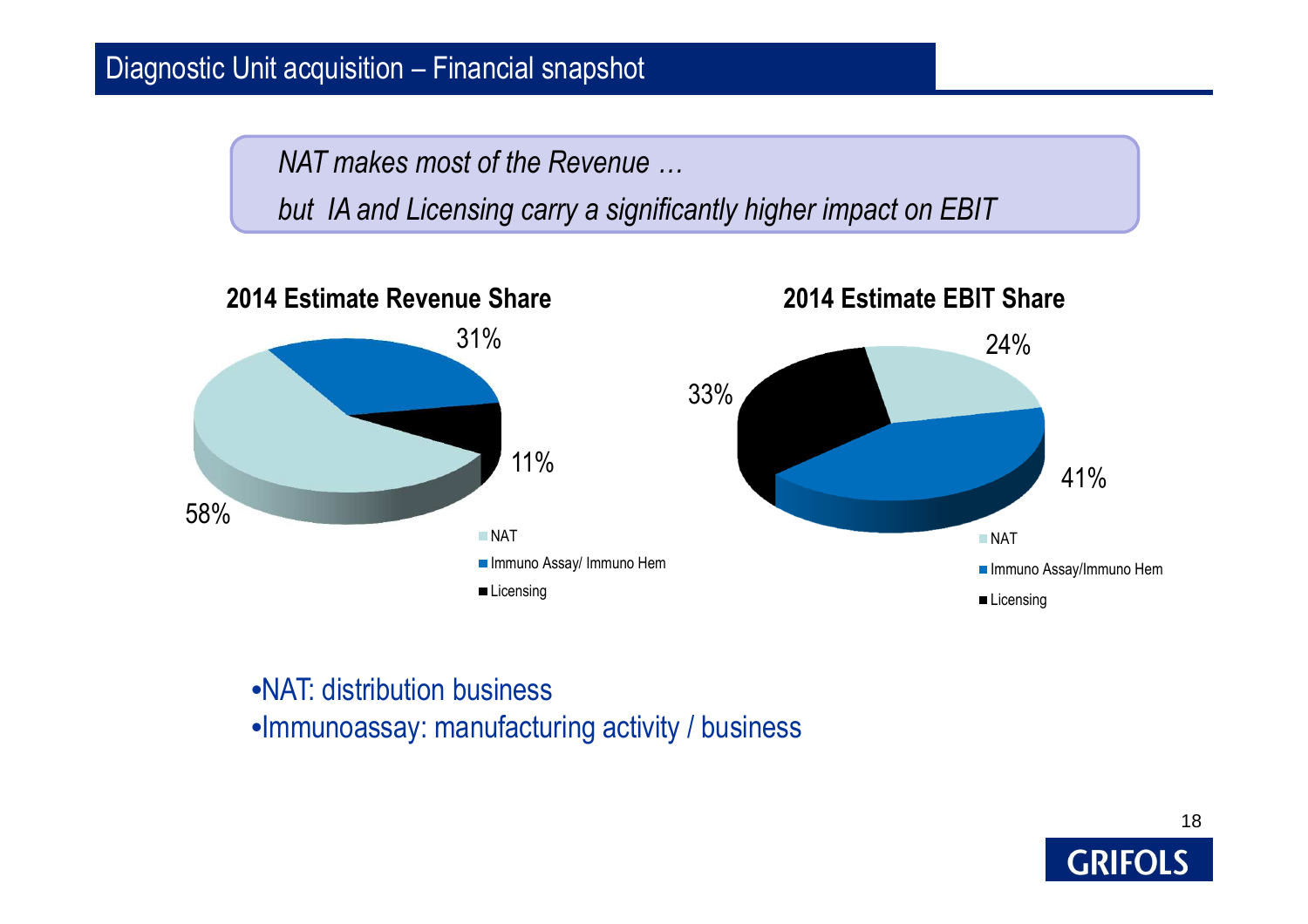#### Grifols Current Performance – Below the line

- $\bullet$  Financial Result: moderate growth besides additional \$1,5 Bn. debt
	- $\mathcal{A}=\{x_1,\ldots,x_n\}$ Financial Expenses (cash) reduction from Q2 and onwards
	- $\mathcal{A}=\{x_1,\ldots,x_n\}$ Amortization of deferred fees (non cash) declining
	- –Derivatives, FX negative impact
- $\bullet$ Tax rate : 20%-22%
- •Significant Net Profit increase
- $\bullet$ EPS accretion year 1 after acquisition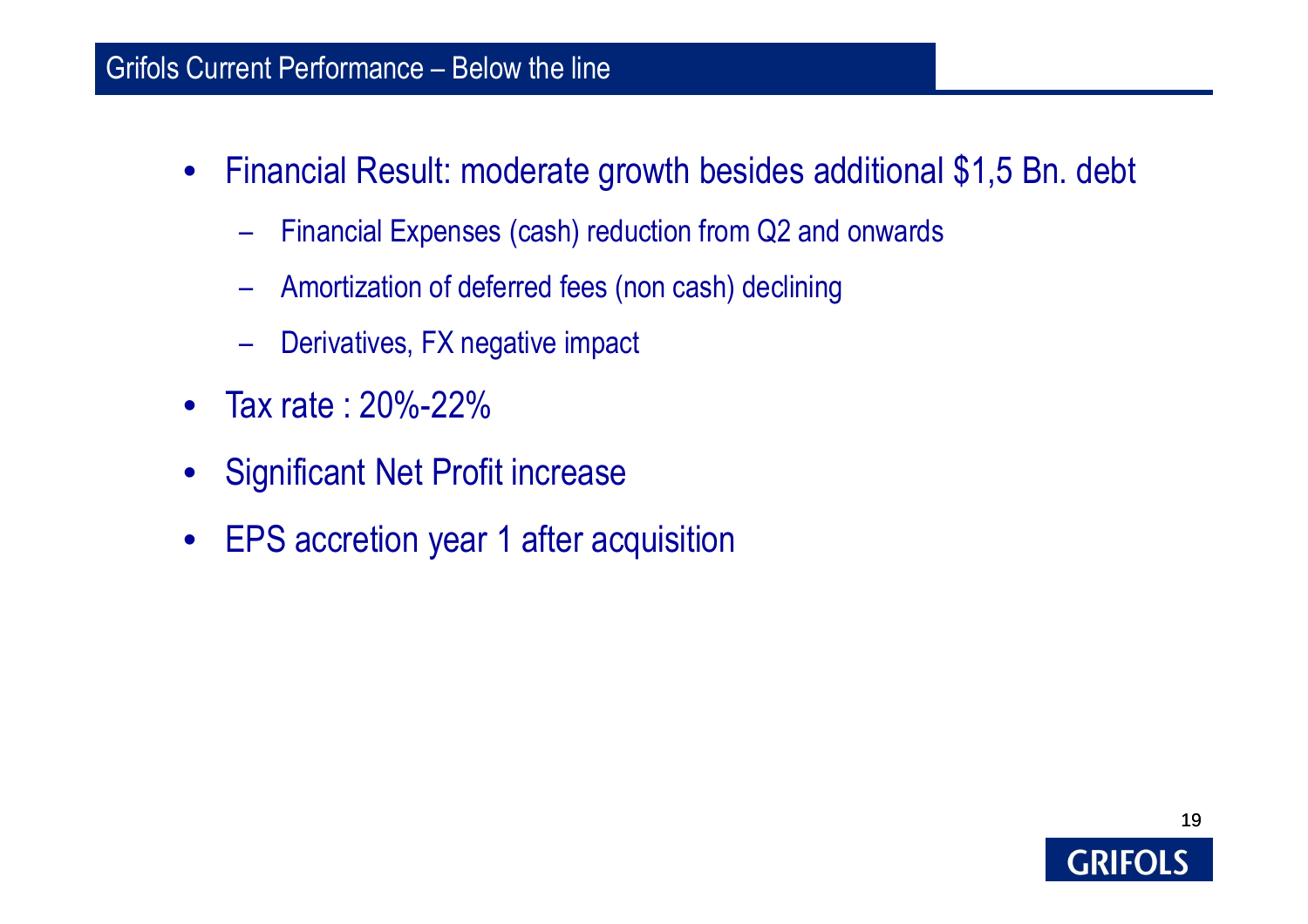# **2. Industry Outlook**

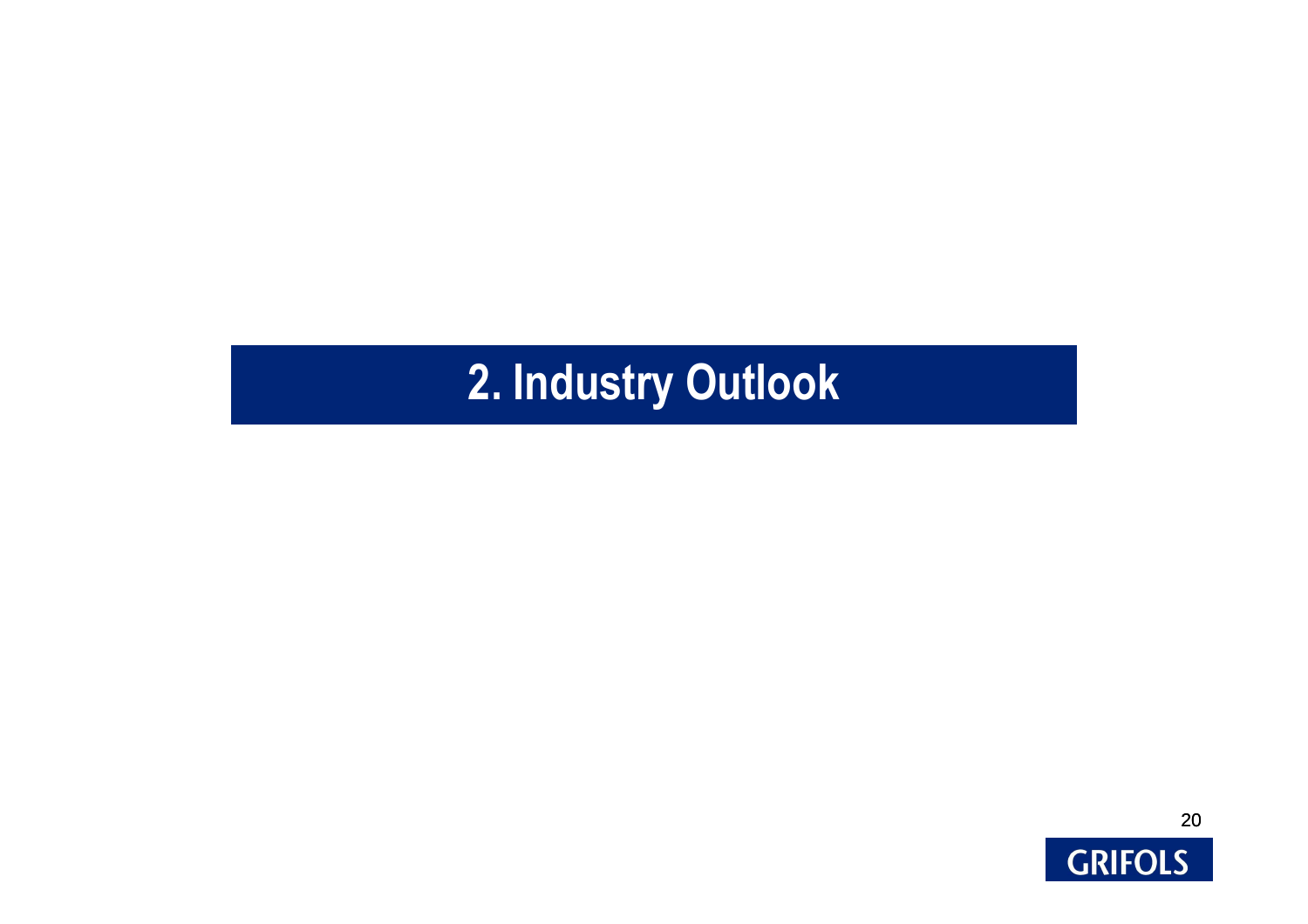#### Industry Outlook - Highlights

- $\bullet$  Sector growth
	- $\mathcal{A}=\{x_1,\ldots,x_n\}$ Bioscience: 6-7% volume growth
	- $\mathcal{A}=\{x_1,\ldots,x_n\}$ Diagnostic : 3-4% market growth
- Stable Prices: on average all proteins
	- –ROW prices may be lower than US/EU for some proteins
	- –Impact of geographical mix in global revenues
- • The supply / demand balance and the general plasma market dynamics continue to be positive
- $\bullet$ Diagnostic: new markets & new tests
- •Hospital: continuous internationalization

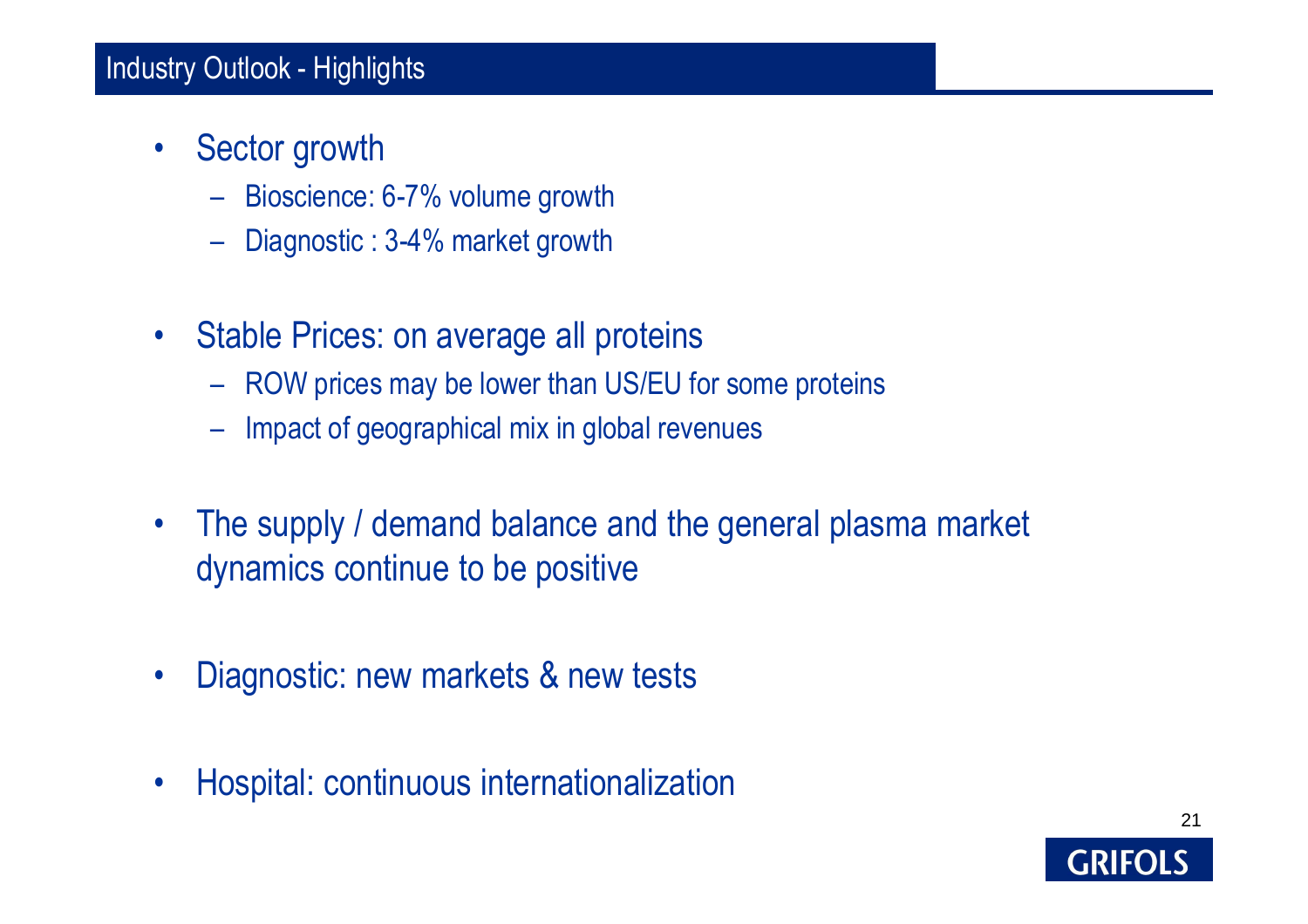## Main Volume Demand by Protein Worldwide

|                         | 2013 | 2014 | 2015 | 2016 | 2017 | 2018 | <b>CAGR</b> |
|-------------------------|------|------|------|------|------|------|-------------|
| % IG Demand growth      | 8%   | 7%   | 6%   | 6%   | 6%   | 6%   | 6%          |
| % Albumin Demand growth | 5%   | 5%   | 5%   | 4%   | 3%   | 3%   | 4%          |
| % pdFVIII Demand growth | 6%   | 5%   | 4%   | 3%   | 3%   | 3%   | 3.5%        |
| % A1PI Demand growth    | 7%   | 7%   | 8%   | 8%   | 8%   | 7%   | 7.5%        |

*Source: JB Capital Markets, MRB*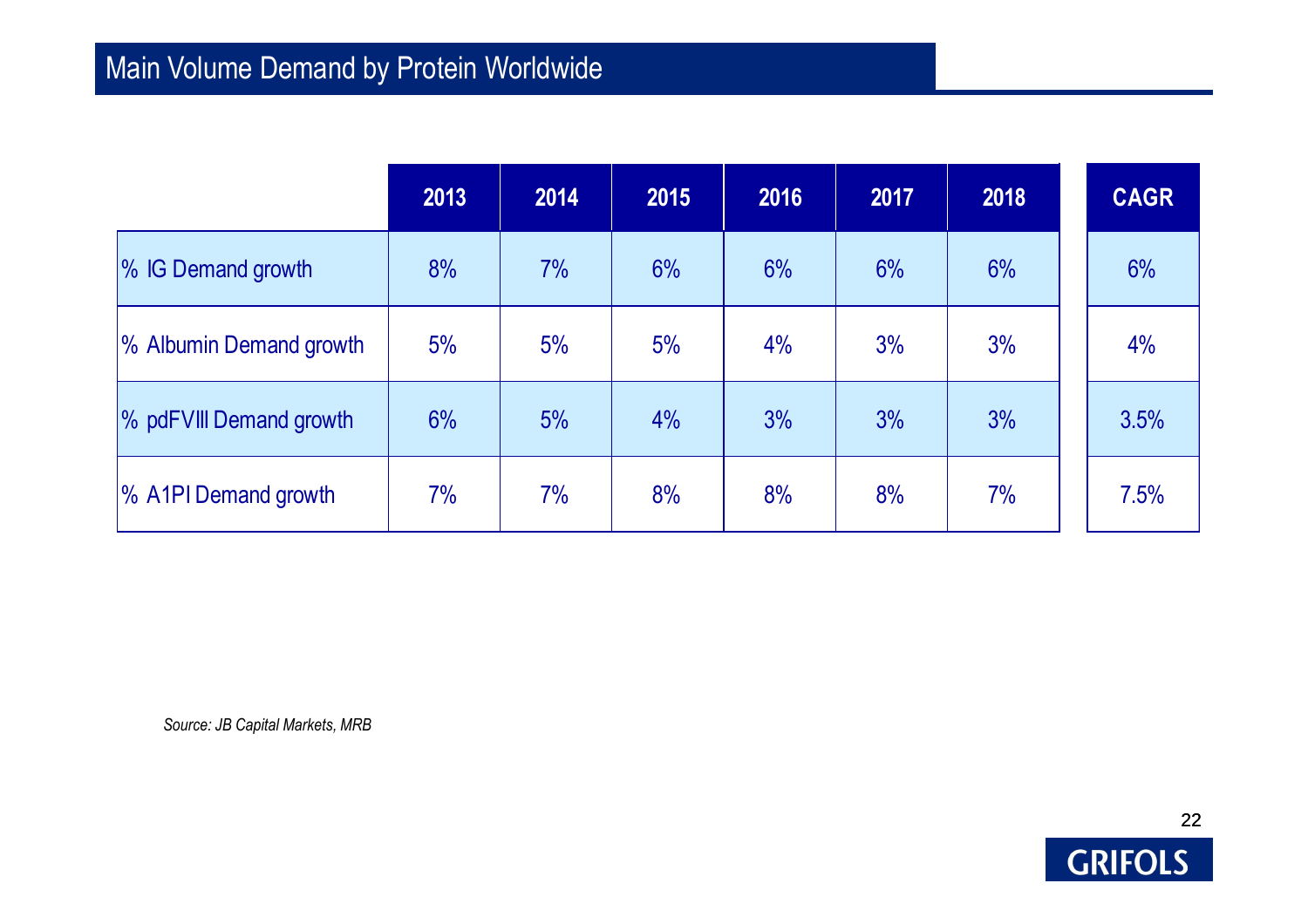#### Global IVIG balanced supply demand





*Source: UBS*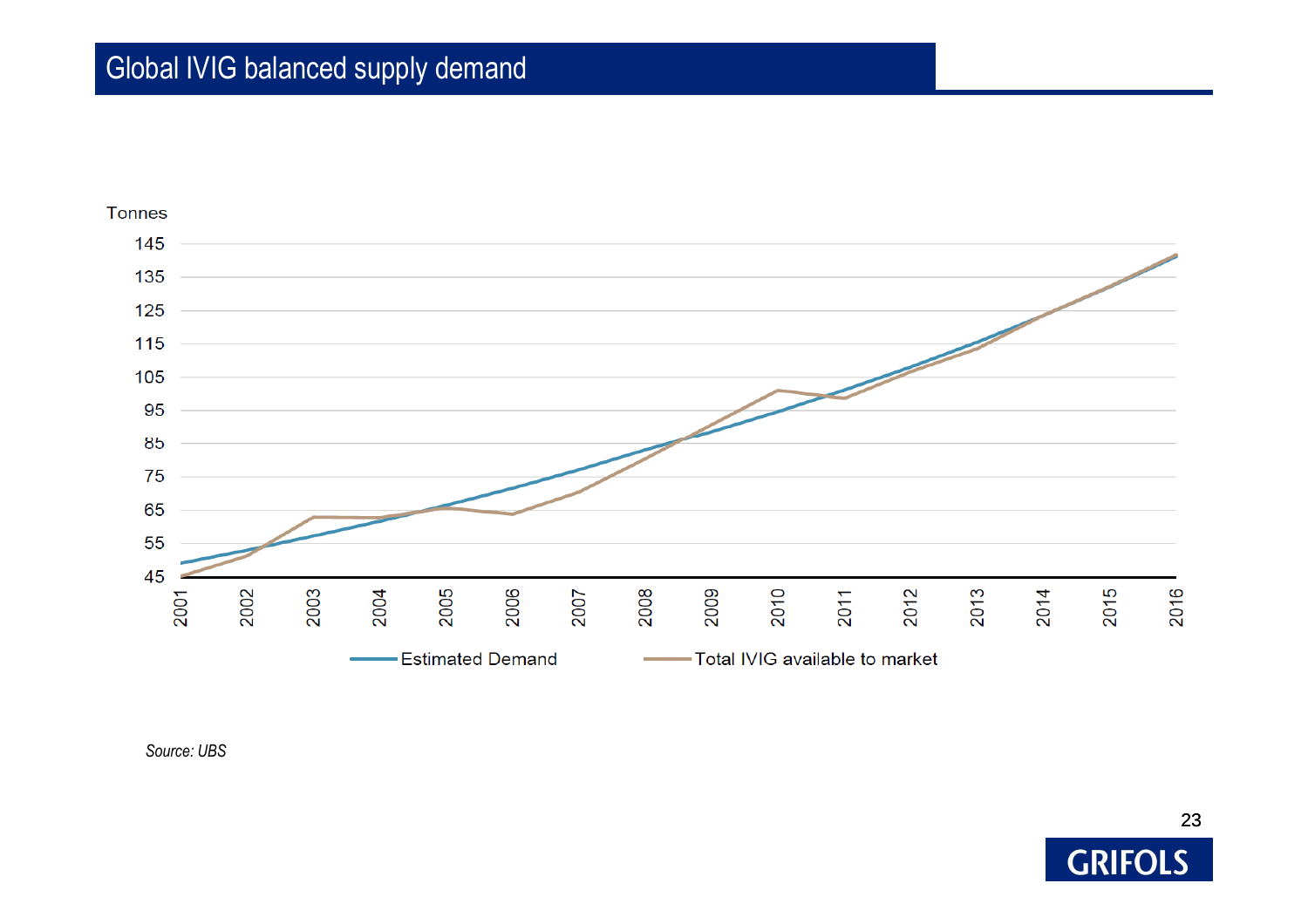## **3. Grifols Future Performance**

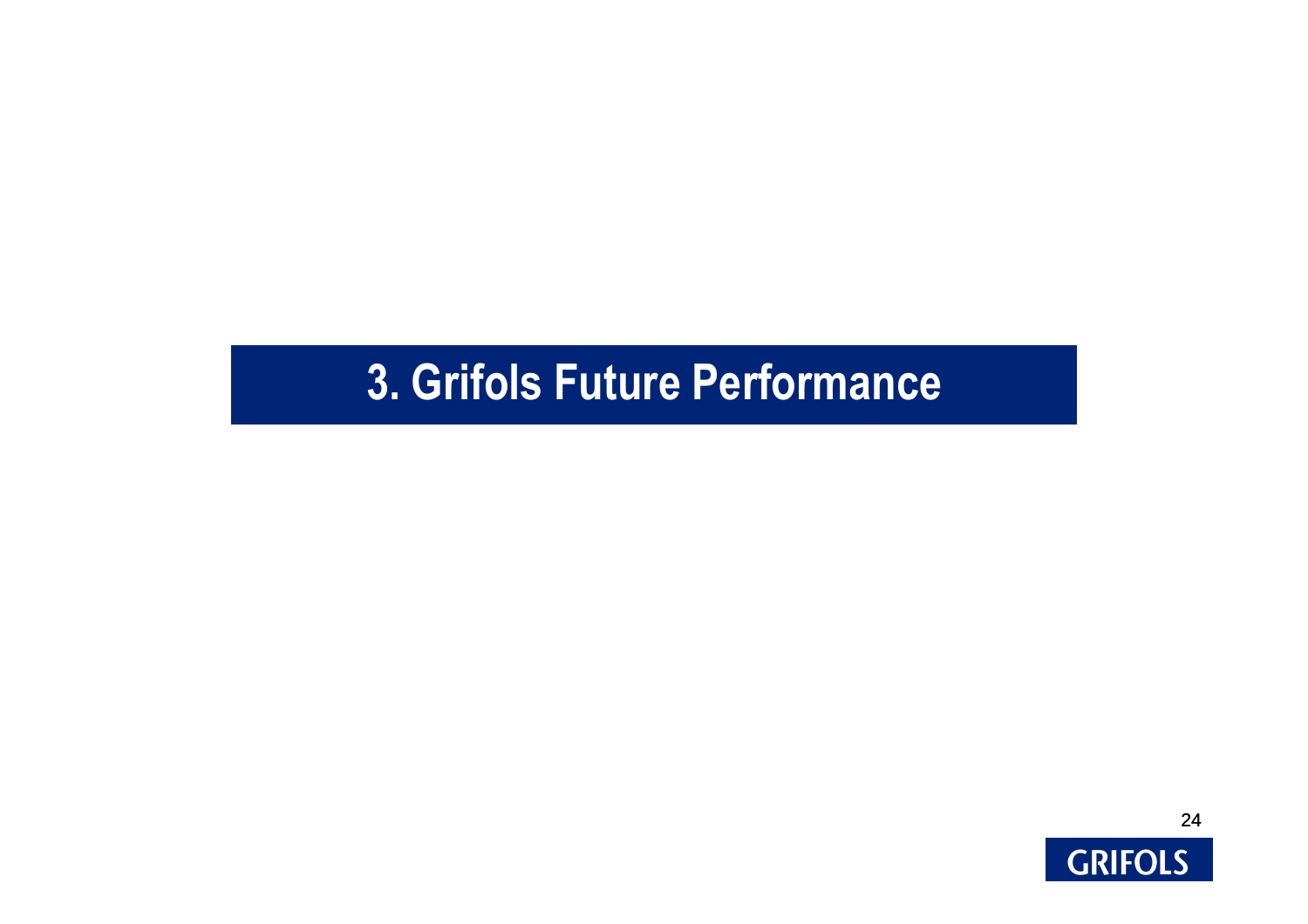#### Grifols Future Performance - Highlights

- Ready to meet future growth 12.5 million liters total capacity from 2015
- State of the art facilities fully cross-licensed Production flexibility
- Additional access to Plasma
	- New collection centers: ~20 relocations & openings in 2015
	- Third-party contracts
- 2 very strong franchises Bioscience & Diagnostic
- Low financing costs
- $\bullet$ Low effective tax rates
- $\bullet$ Continuous focus on shareholder value creation

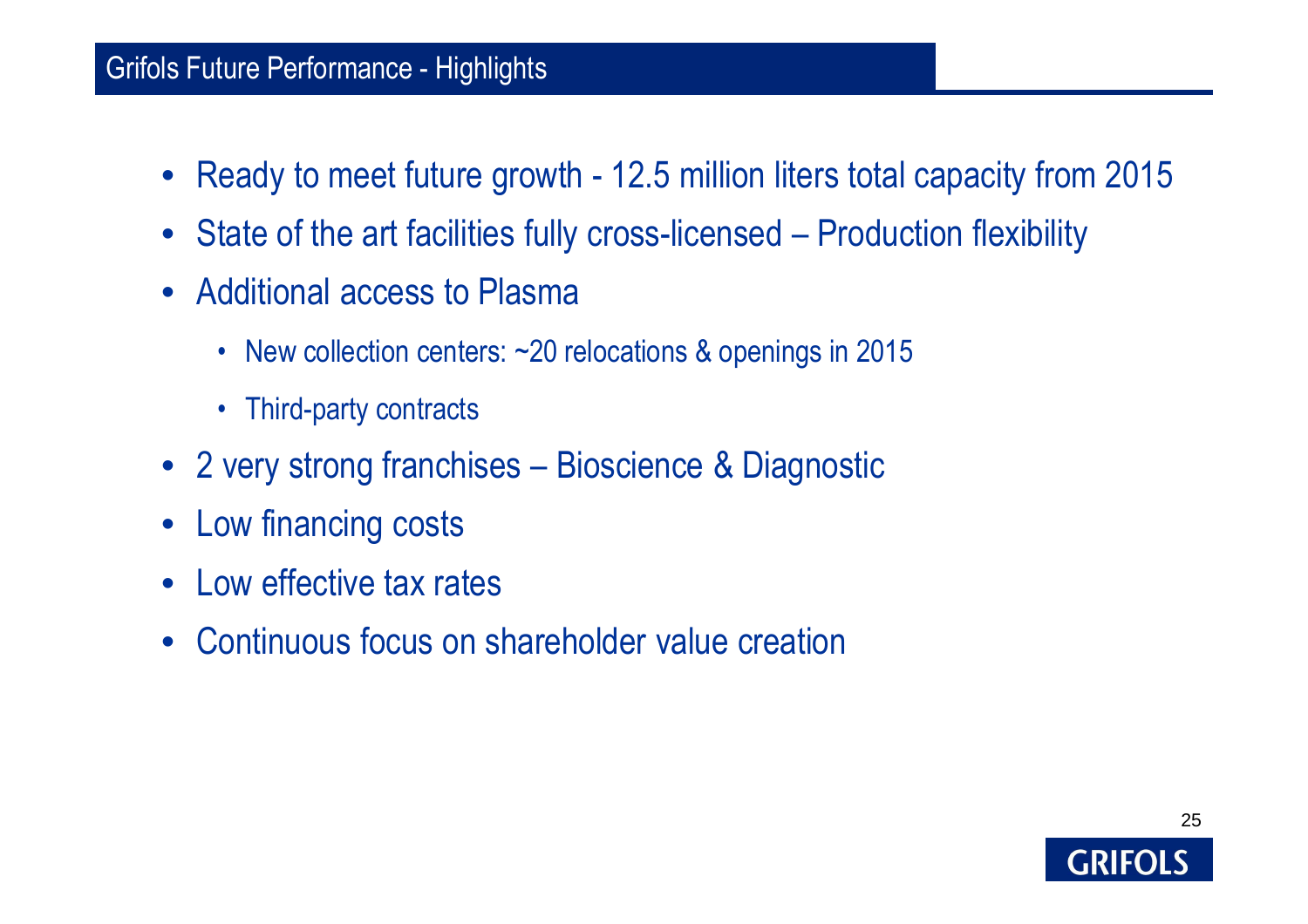#### Grifols Future Performance – New organization

- •Geographical expansion and portfolio strengthening as key growth drivers
- $\bullet$ Corporate HQ in Barcelona
- • Organization more focused on sales performance with new commercial HQs:
	- Raleigh, NC for Bioscience
	- Emeryville, CA for Diagnostic Division
- •All industrial HQ in Barcelona
- $\bullet$ Global Operations center in Ireland, to improve inventory management and flexibility of supply

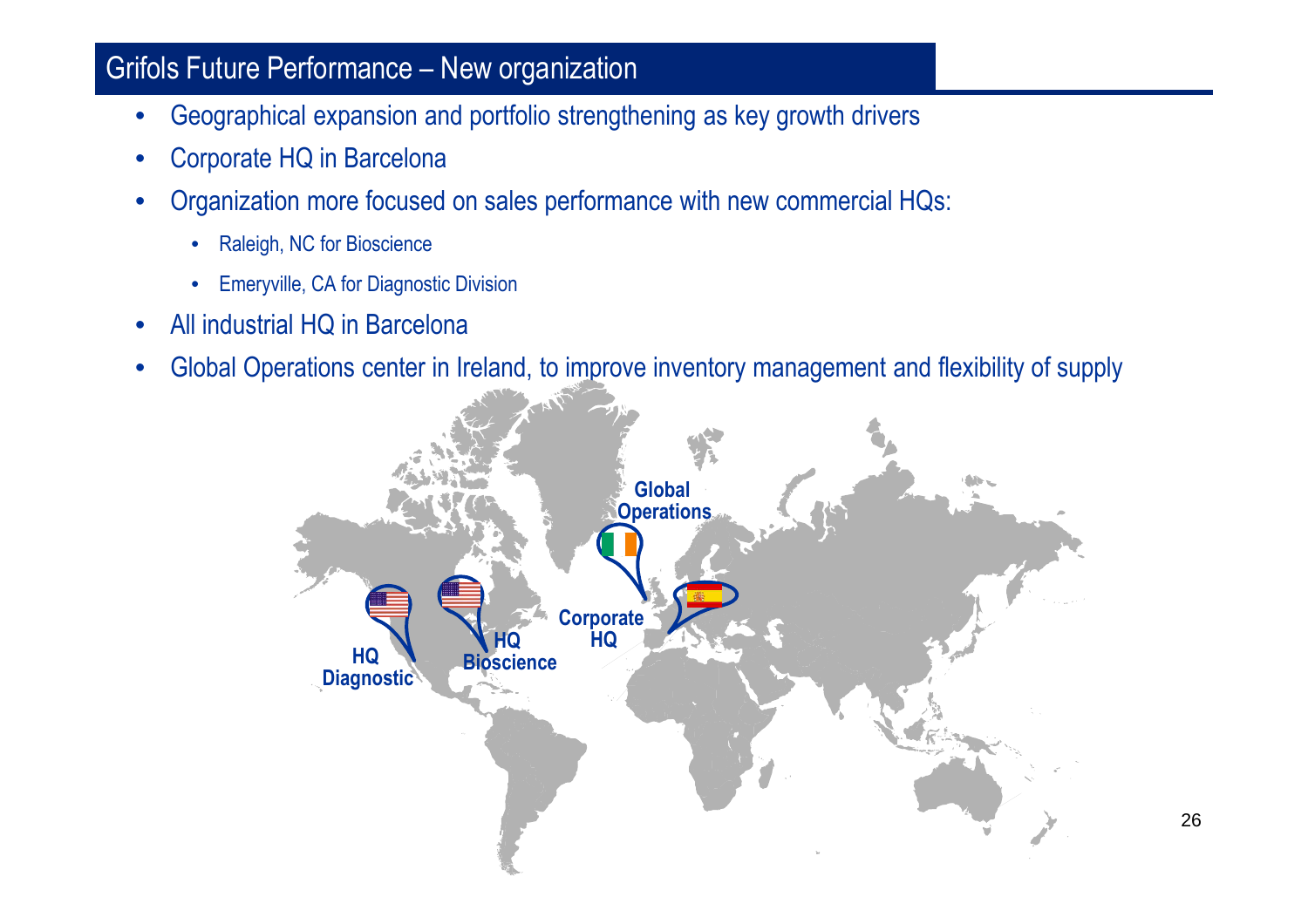#### Grifols Future Performance – Net Revenue

- $\bullet$ Sustainable long-term market growth in Bioscience.
- $\bullet$ Additional expansion in ROW markets
- $\bullet$ Expected pdFVIII tenders positive phasing impact
- $\bullet$ Alpha1 opportunities in Europe and South America
- $\bullet$ Building stronger US diagnostic franchise with blood typing solutions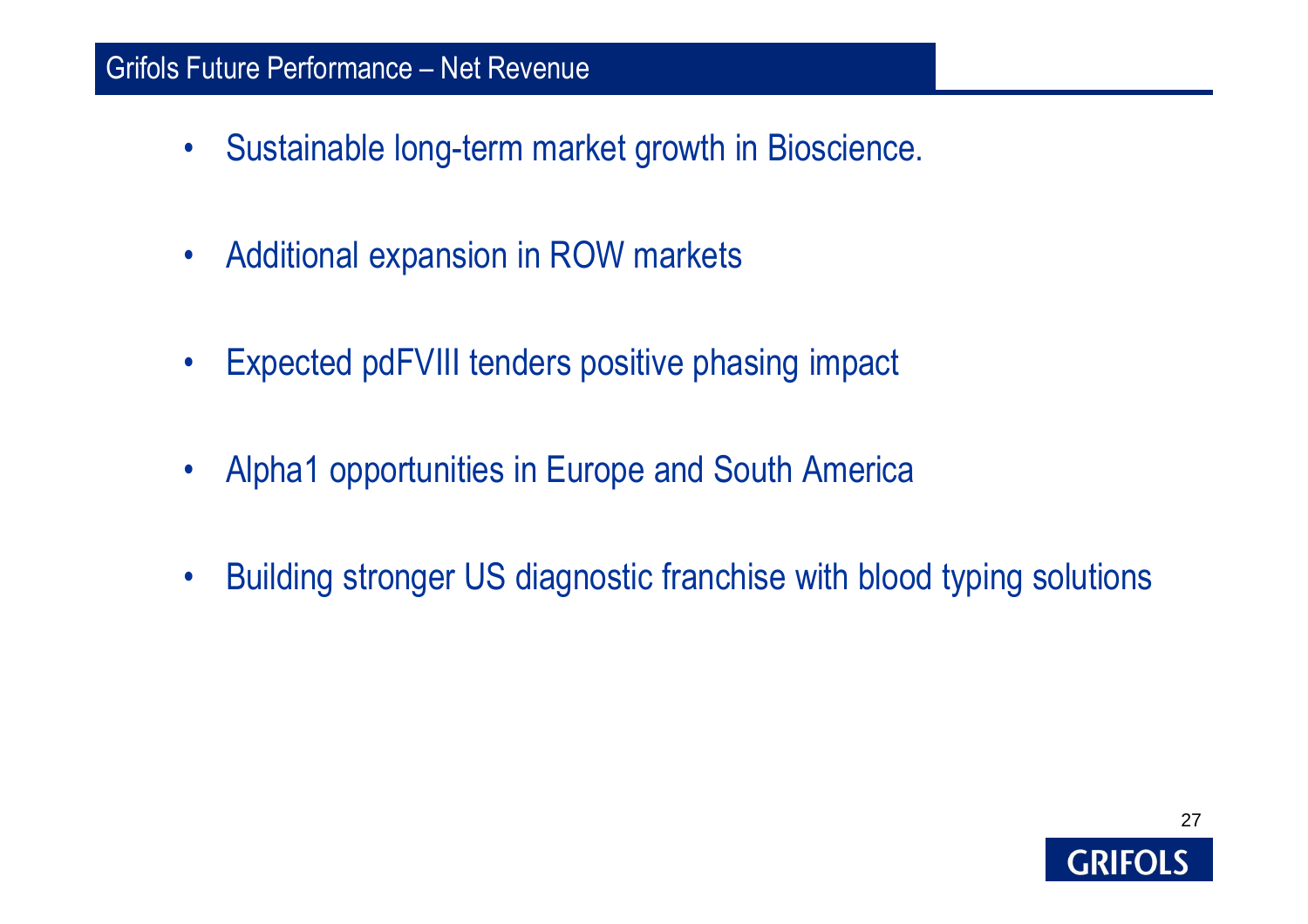#### Grifols Future Performance – Margins

## **+**

- •Product cross licenses
- • Revenue per liter:
	- •Additional Ig
	- •Additional Alpha1
- •Capacity expansion
- •International expansion - Geo mix
- •Manufacturing cost efficiencies -NFF automation & larger batches
- • New plants: Significant depreciation increase & start-up costs (2015-2016)
- • Divisional EBIT mix - Diagnostic EBIT
- • Lower royalties – significant revenue decline
- $\bullet$  Temporary higher cost of plasma ongoing network expansion
- • Lower revenue per liter because of lower FVIII

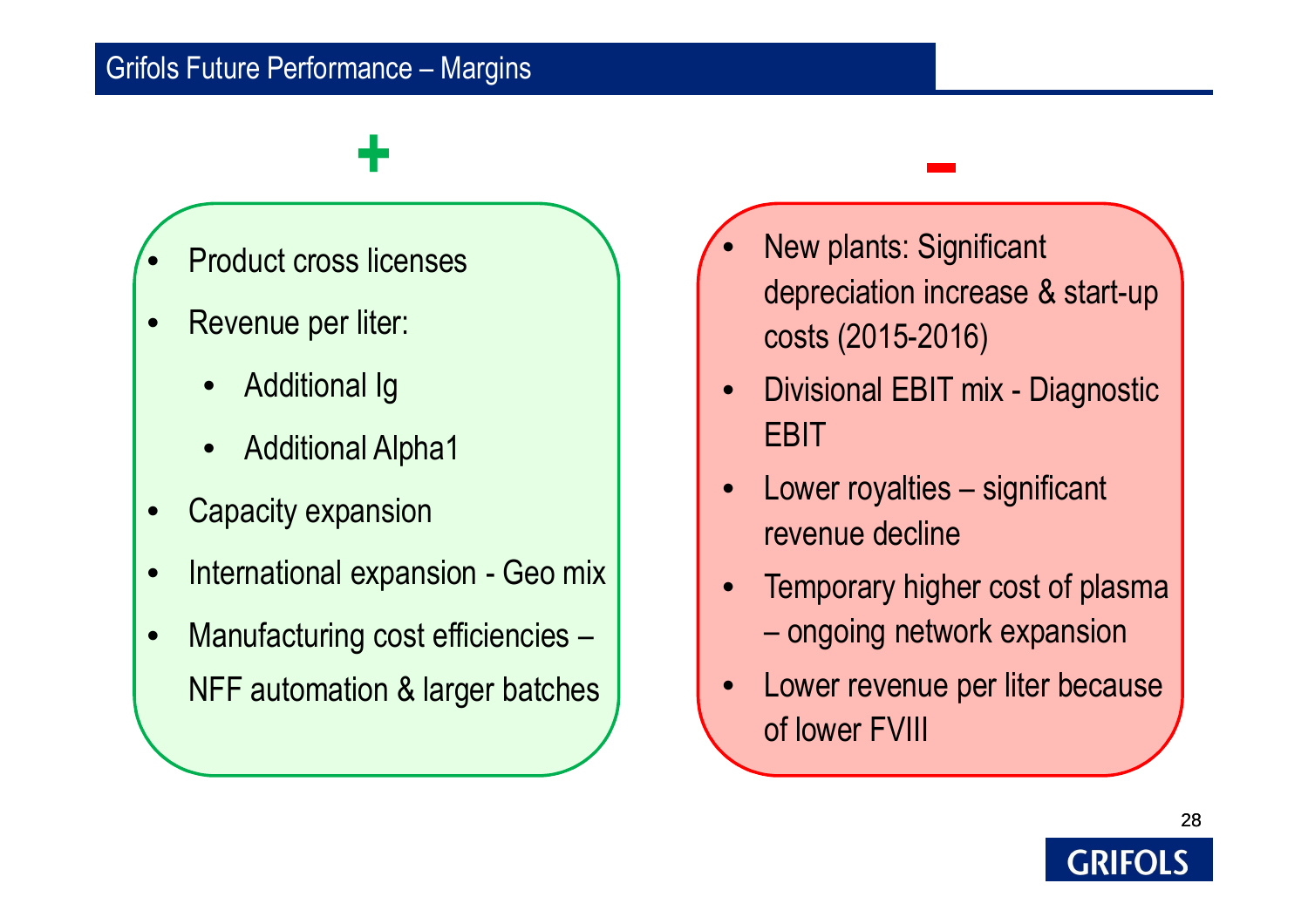#### Grifols Future Performance – Operating expenses

- •Cash-out R&D as % of NR: 5% - 6% mid term
- •Strengthening Alpha 1 sales force to roll-out this business model
- •Stronger Diagnostic sales platform (Immunohematology)
- $\bullet$  After business integration, operational leverage – progressive reduction expected in SG&A as % of sales

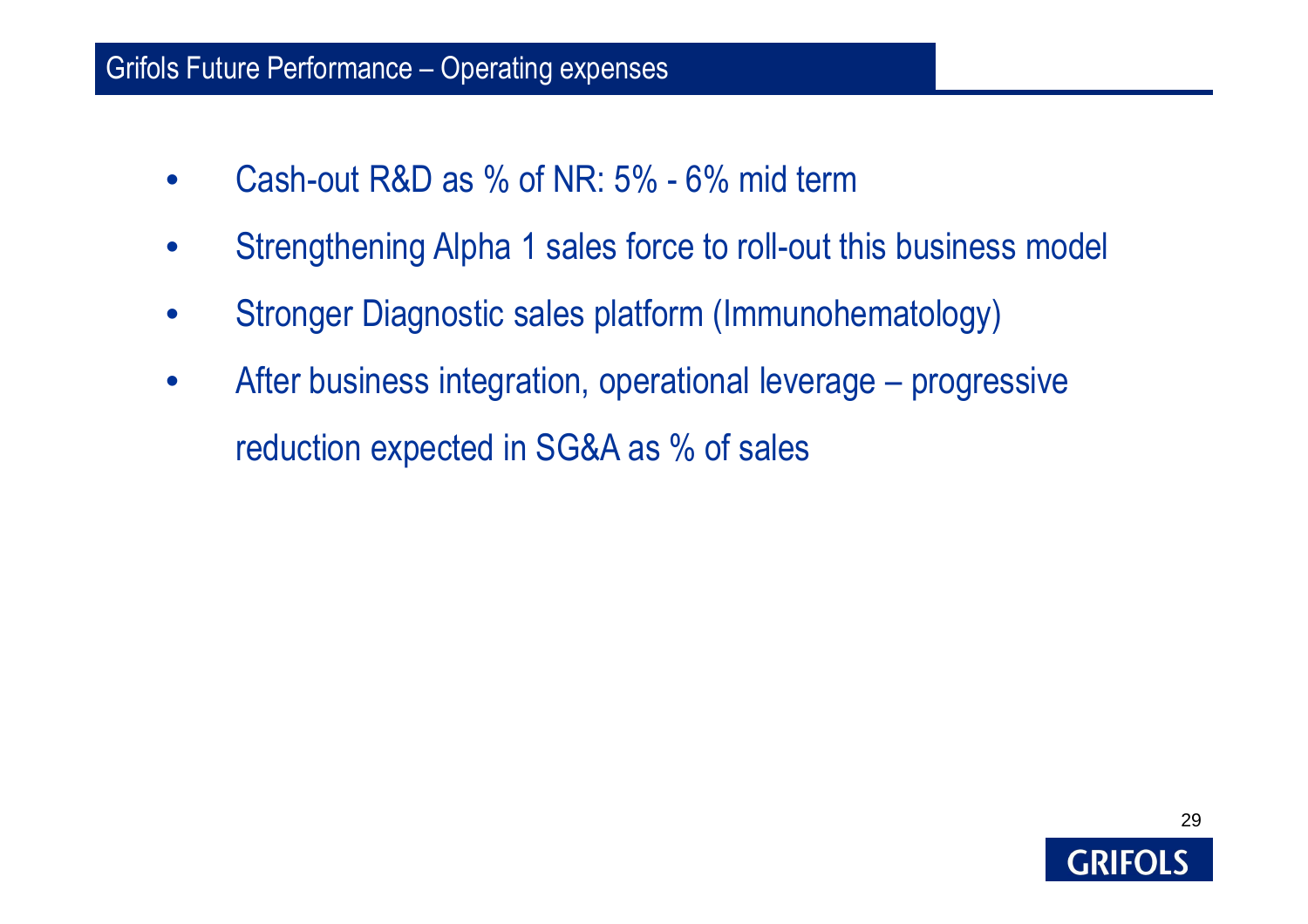#### Grifols Future Performance - EBITDA

- $\bullet$  Opportunities to improve margins in the Bioscience division in the medium term after new plants ramp-up
- •Higher plasma collections will support plasma cost improvements
- •R&D spend stabilized after 2014 pick-up
- •Estimated FX tailwind in 2015
- $\bullet$ Medium-term % EBITDA margin target 31-33% (royalties impact)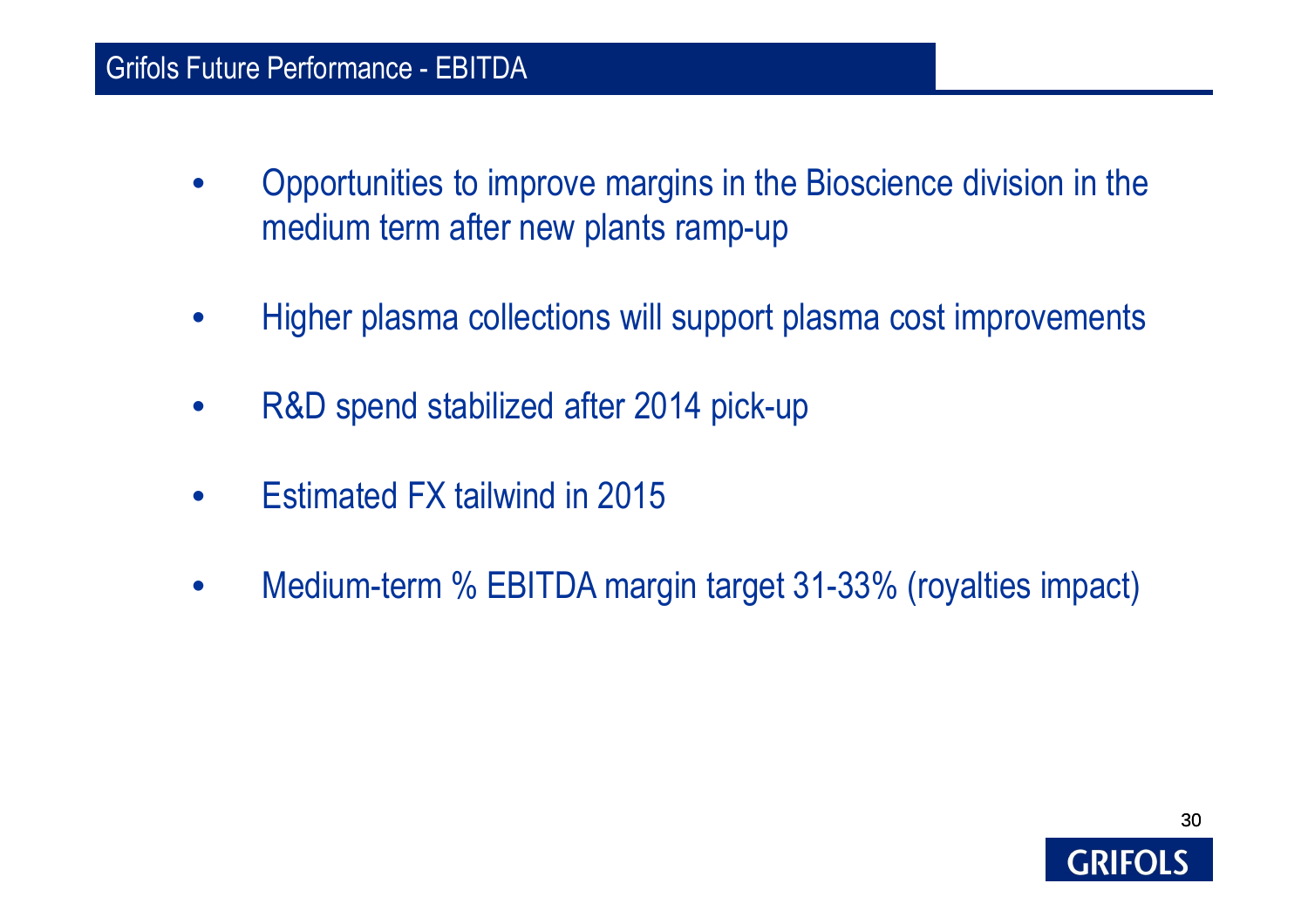#### **Strategic Pillars**



**Globalize Workforce · Leverage Best Practices · Build Market Access Competency**

**FINANCIAL EXCELLENCEFinancial Discipline · Operational Leverage · Capital & Tax Optimization**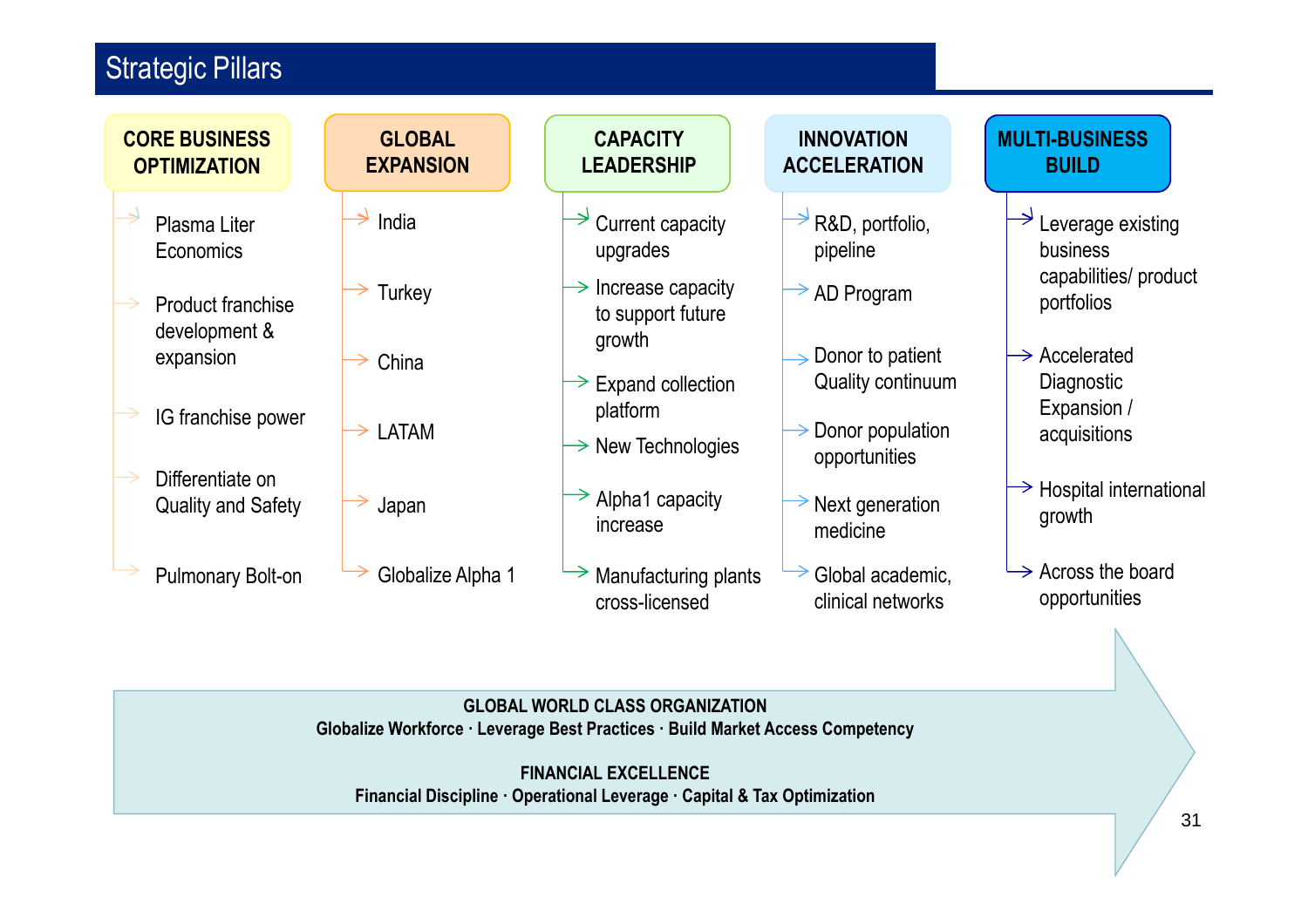#### Grifols Future Performance – Below the line

- •Financing: long-term debt maturities, quasi bullet and low financing costs
- $\bullet$ Effective Tax rate: 20% - 22% range
- •Sustainable growth in EPS
- • Continuous shareholders reward through dividends:
	- -40% pay-out
	- -Two payments (interim / final)
- $\bullet$  Sensitivity to strong USD:
	- $\mathcal{L}_{\mathcal{A}}$ Moderate on EBITDA (+)
	- $\mathcal{L}_{\mathcal{A}}$ Moderate on financial expenses (-)
	- $\mathcal{L}_{\mathcal{A}}$ Slightly positive on Net Profit

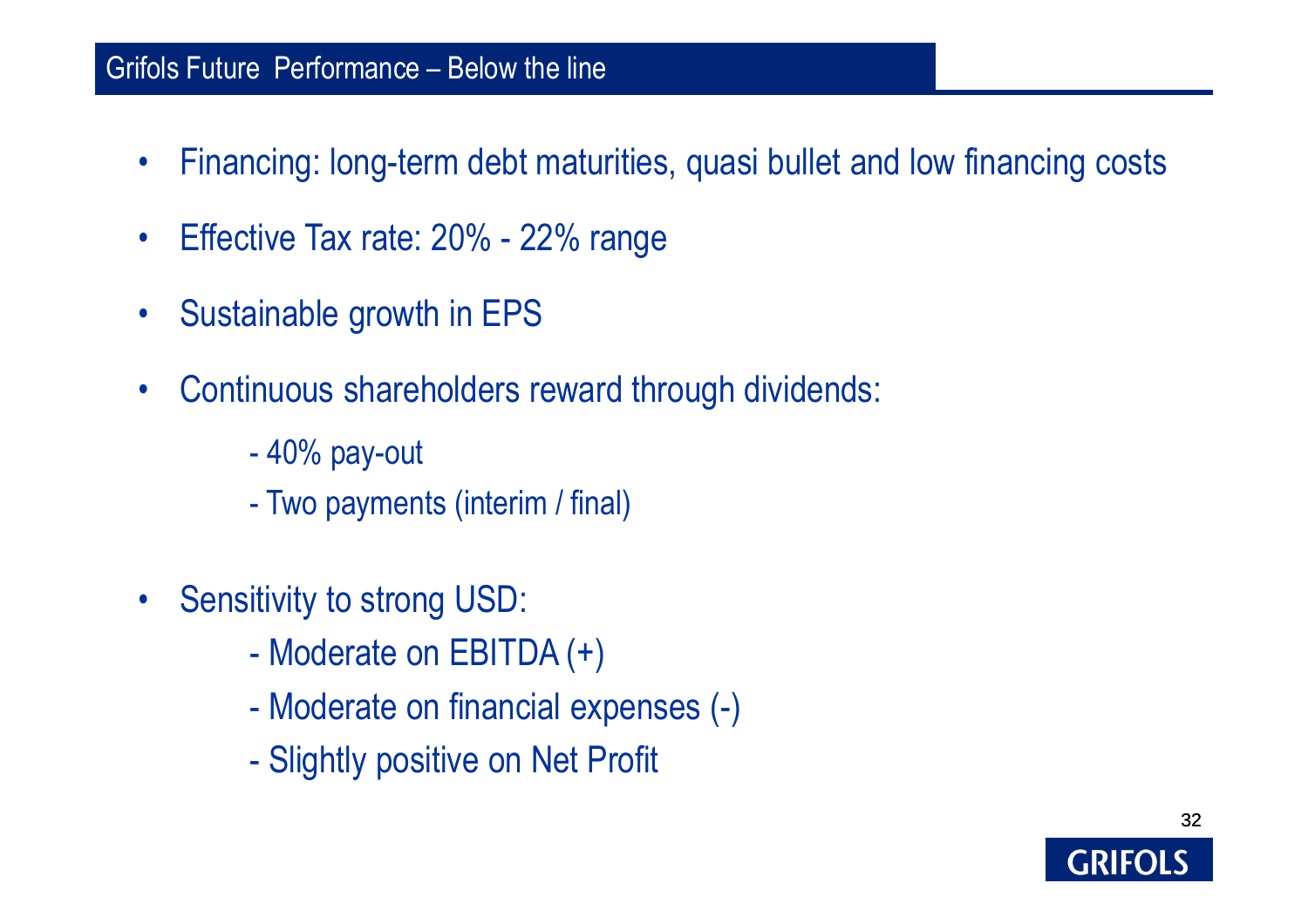# **4. 2014 YTD September Performance**

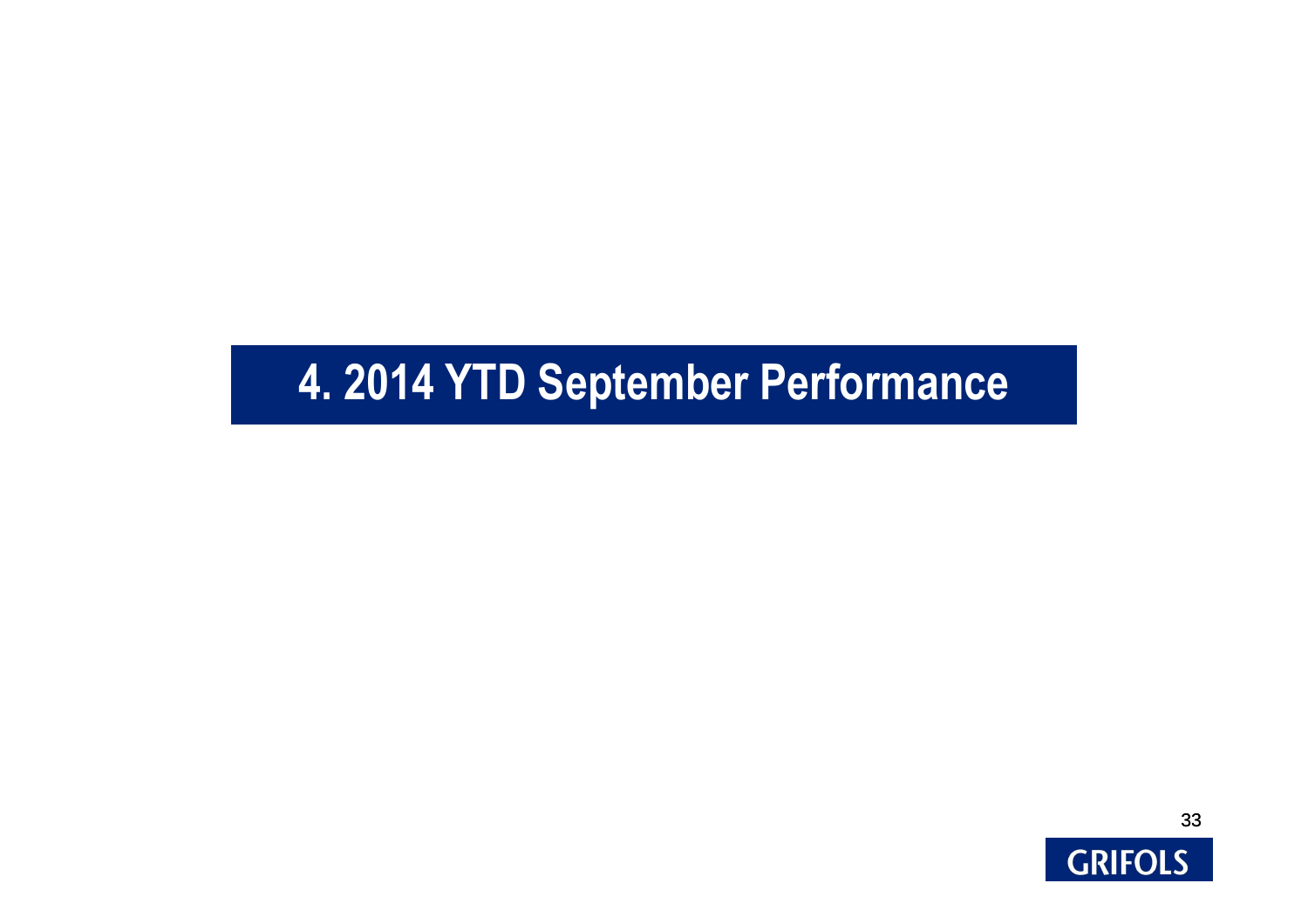## 2014 YTD September Sales by Division

*(€ Million)*

|                                   | <b>9M 2014</b> | $\frac{0}{0}$<br>of Sales | <b>9M 2013</b> | $\frac{0}{0}$<br>of Sales | $\frac{0}{0}$<br><b>Variance</b> | % Variance<br>at constant rate |
|-----------------------------------|----------------|---------------------------|----------------|---------------------------|----------------------------------|--------------------------------|
| <b>Bioscience</b>                 | 1,823.3        | 74.8%                     | 1,821.4        | 89.0%                     | 0.1%                             | 3.7%                           |
| <b>Hospital</b>                   | 71.0           | 2.9%                      | 74.3           | 3.6%                      | $-4.5%$                          | $-1.6$                         |
| Diagnostic <sup>(*)</sup>         | 452.8          | 18.6%                     | 97.9           | 4.8%                      | 362.7%                           | 379.2%                         |
| <b>Subtotal</b>                   | 2,347.1        | 96.3%                     | 1,993.6        | 97.4%                     | 17.7%                            | 21.9%                          |
| <b>Raw Materials &amp; Others</b> | 91.0           | 3.7%                      | 53.0           | 2.6%                      | 71.8%                            | 77.4%                          |
| <b>TOTAL</b>                      | 2,438.1        | 100.0%                    | 2,046.6        | 100.0%                    | 19.1%                            | 23.4%                          |

*(\*) €15.8 Million of intersegment sales not included*

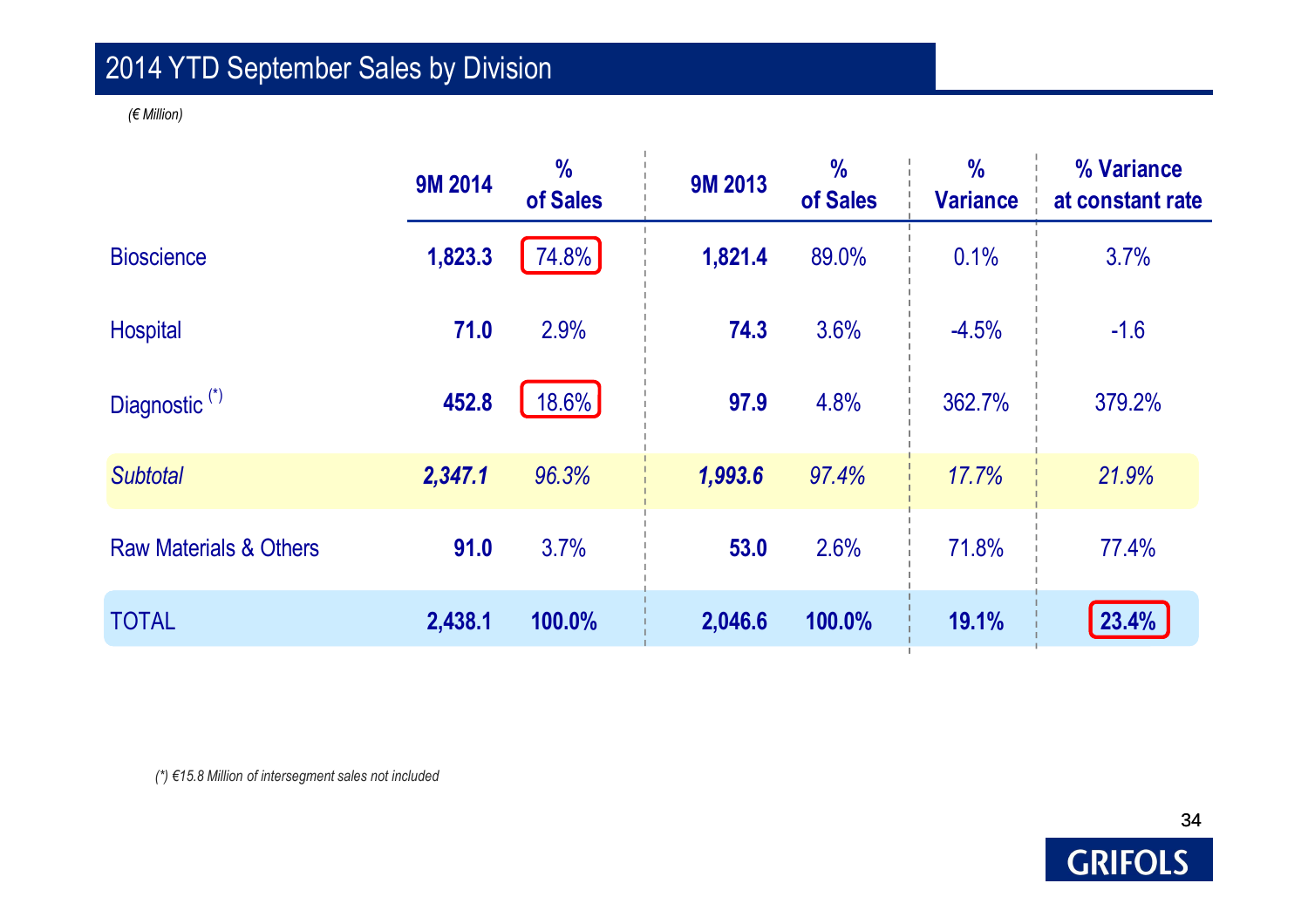## 2014 YTD September Sales by Region (\*)

*(€ Million)*

|                                   | <b>9M 2014</b> | $\frac{0}{0}$<br>of Sales | <b>9M 2013</b> | $\frac{1}{2}$<br>of Sales | $\frac{0}{0}$<br><b>Variance</b> | % Variance<br>at constant rate |
|-----------------------------------|----------------|---------------------------|----------------|---------------------------|----------------------------------|--------------------------------|
| <b>EU</b>                         | 415.2          | 17.0%                     | 421.7          | 20.6%                     | $-1.6%$                          | $-1.6%$                        |
| US+CANADA                         | 1,280.1        | 52.6%                     | 1,258.3        | 61.5%                     | 1.7%                             | 5.5%                           |
| <b>ROW</b>                        | 300.5          | 12.3%                     | 313.6          | 15.3%                     | $-4.2%$                          | 4.1%                           |
| <b>Subtotal</b>                   | 1,995.8        | 81.9%                     | 1,993.6        | 97.4%                     | 0.1%                             | 3.8%                           |
| <b>Raw Materials &amp; Others</b> | 91.0           | 3.7%                      | 53.0           | 2.6%                      | 71.8%                            | 77.4%                          |
| Diagnostic Solutions (**)         | 351.3          | 14.4%                     |                |                           | ۰                                |                                |
| <b>TOTAL</b>                      | 2,438.1        | 100.0%                    | 2,046.6        | 100.0%                    | 19.1%                            | 23.4%                          |

*(\*) Sales from the transfusion diagnostic unit acquired from Novartis not allocated to any geographical area*

*(\*\*) €15.8 Million of intersegment sales not included*

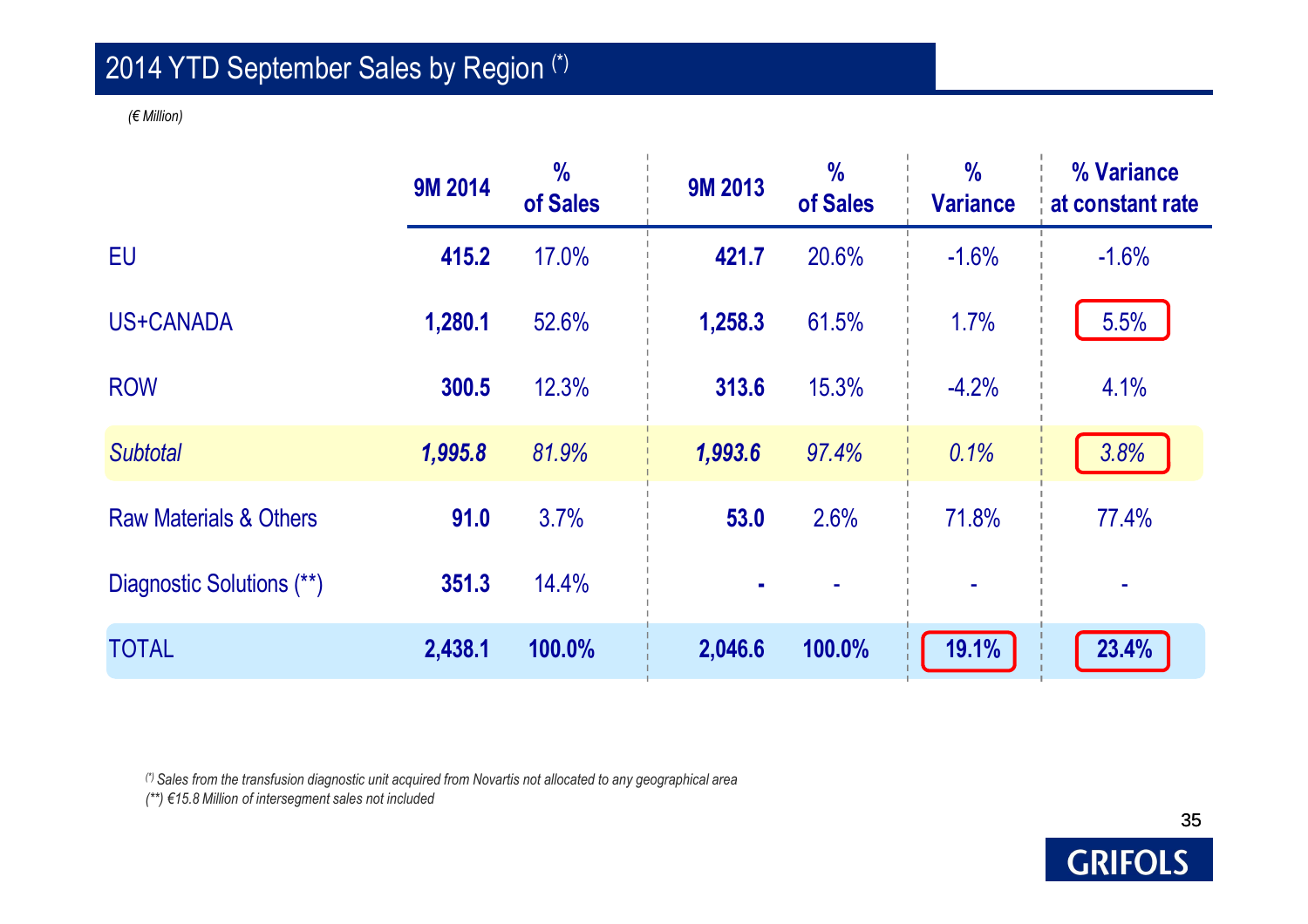#### Solid Performance supported by organic and non-organic contribution

# **2,438.1**+19.19/0 C.C. **2,046.6**1**2013 YTD Sept.**

**Net Revenues**

#### **Financial Result**



#### **Adjusted EBITDA**



**Net Profit**

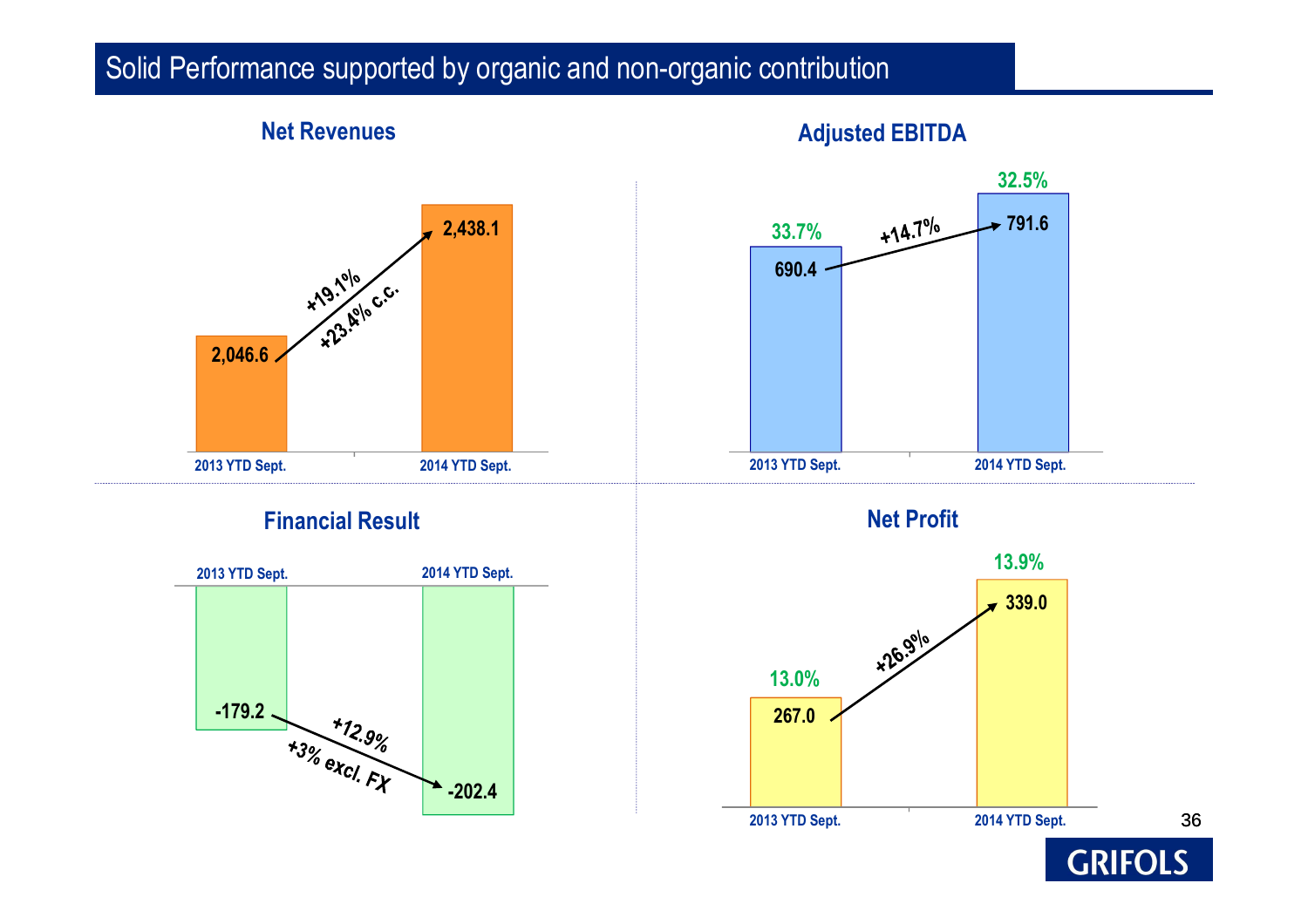#### LTM Adjusted EBITDA: Positive organic and non-organic contribution

*(€ Million)*



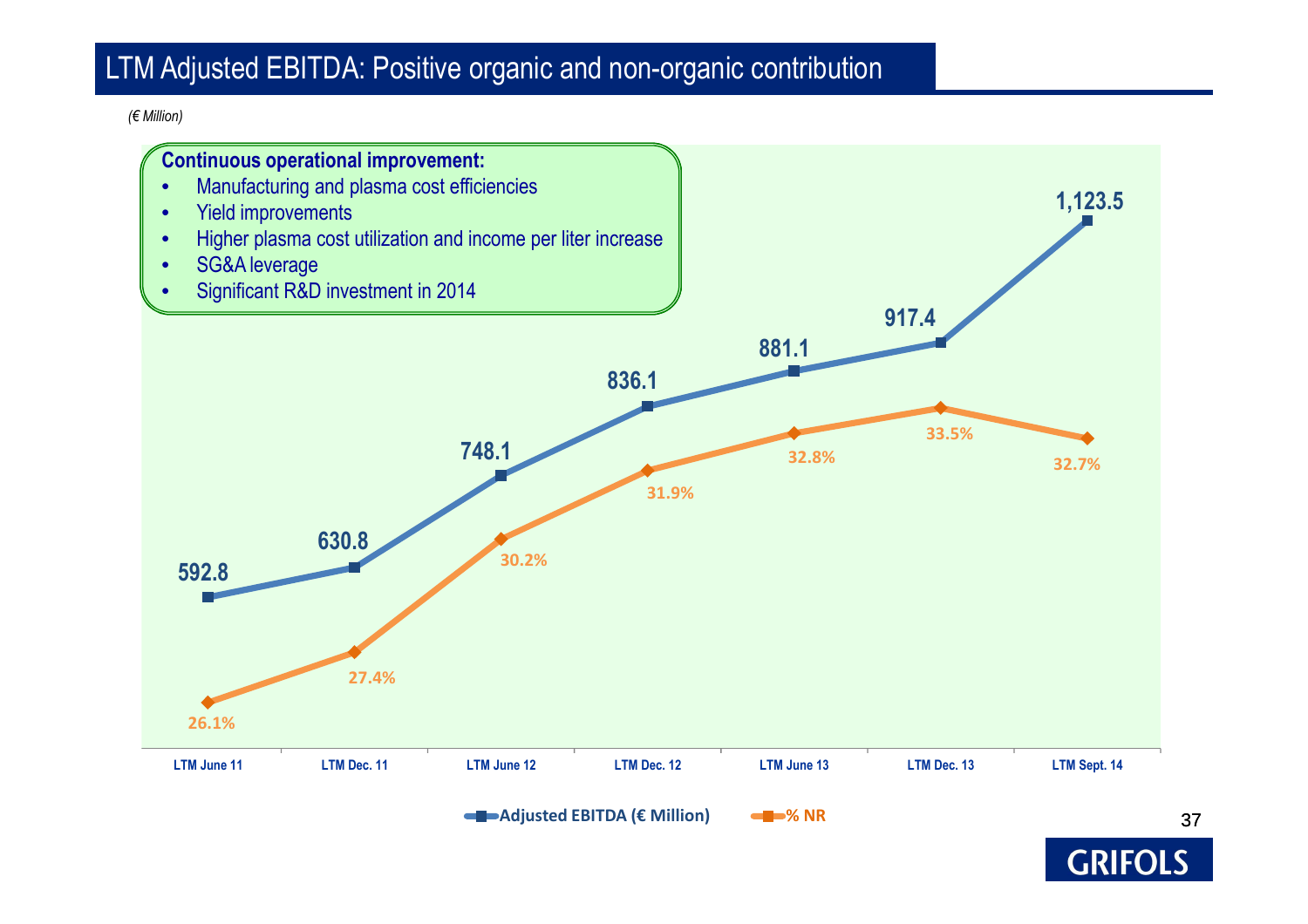## Financial Result – Interest expense declining

*(€ Million)*

|                                  | <b>YTD Sept.</b><br>2013 | <b>YTD Sept.</b><br>2014 | % Variance             |
|----------------------------------|--------------------------|--------------------------|------------------------|
| <b>Interests</b>                 | 119.6                    | 121.3                    | 1.5%                   |
| <b>Financing deferred cost</b>   | 59.1                     | 43.9                     | $-25.6%$               |
| Other financial expense / income | $-3.2$                   | 4.0                      | <b>NM</b>              |
| <b>Derivatives valuation</b>     | 2.9                      | 14.8                     | <b>NM</b>              |
| <b>FX variance Loss</b>          | 0.8                      | 18.4                     | unrealized loss -17.3  |
| <b>Total Financial Result</b>    | 179.2                    | 202.4                    | 12.9%<br>excl. FX loss |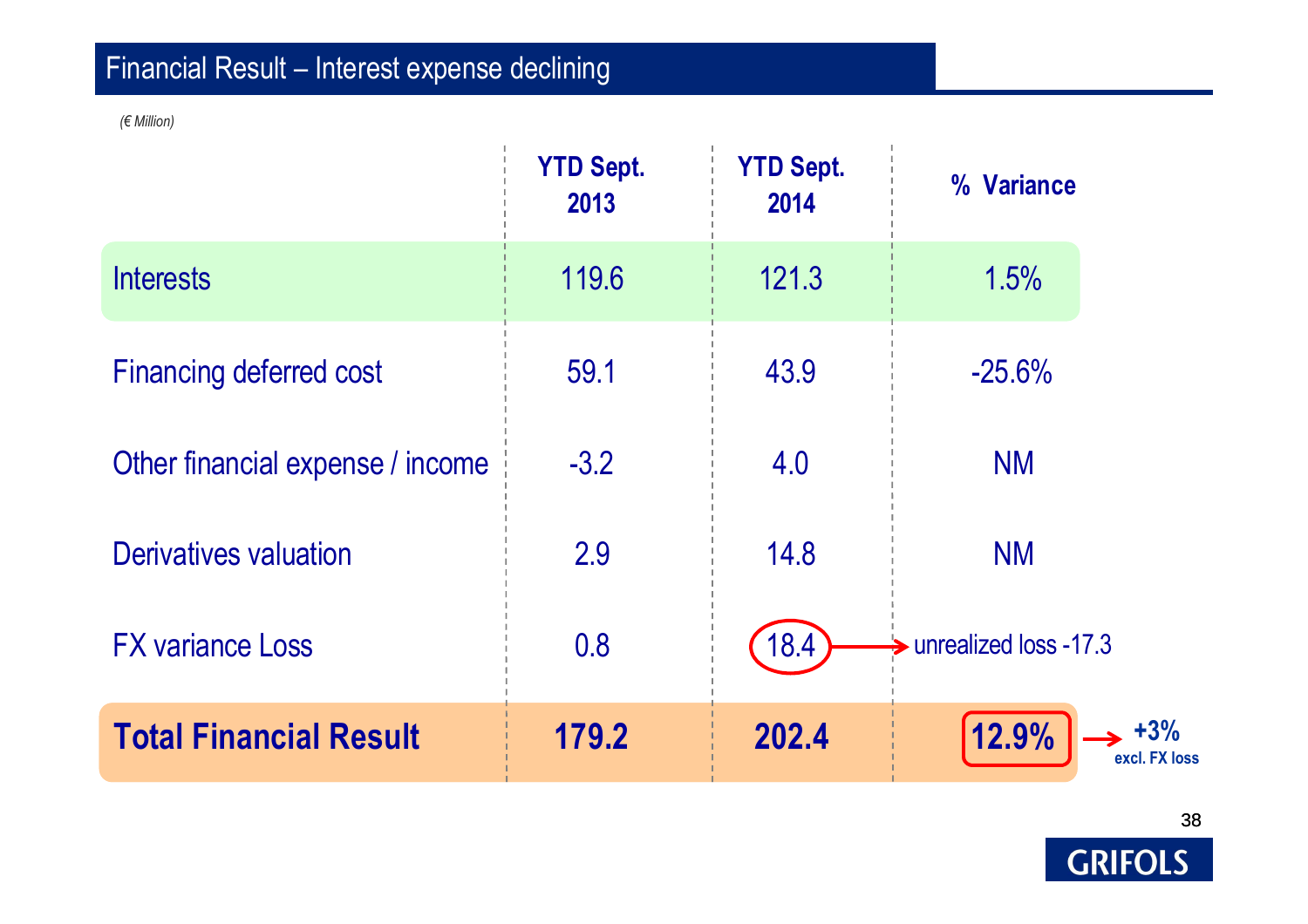#### Strong operating Cash Flow generation – 2014 YTD September

**Uses**

*(€ Million)*

## **- Operating Cash Flow 787,0** $-8,9$  **- Working Capital Increase -8,9 - Net Operating Cash Flow 778,1- Gross Debt Increase 1.243,8- Others 13,6 - Cash Beginning Balance 708,8 917,7 - Cash Ending Balance - Cash Increase -208,9 Total 1.826,5======**

**Sources**

# **- Interest -122,2- Financing & Transaction costs -183,3- CAPEX+Intangible -208,0- Business acquisitions -1.232,8- Purchase of treasury shares -61,3- Dividends Paid -70,1- FX and Others 51,0 Total 1.826,5=======**

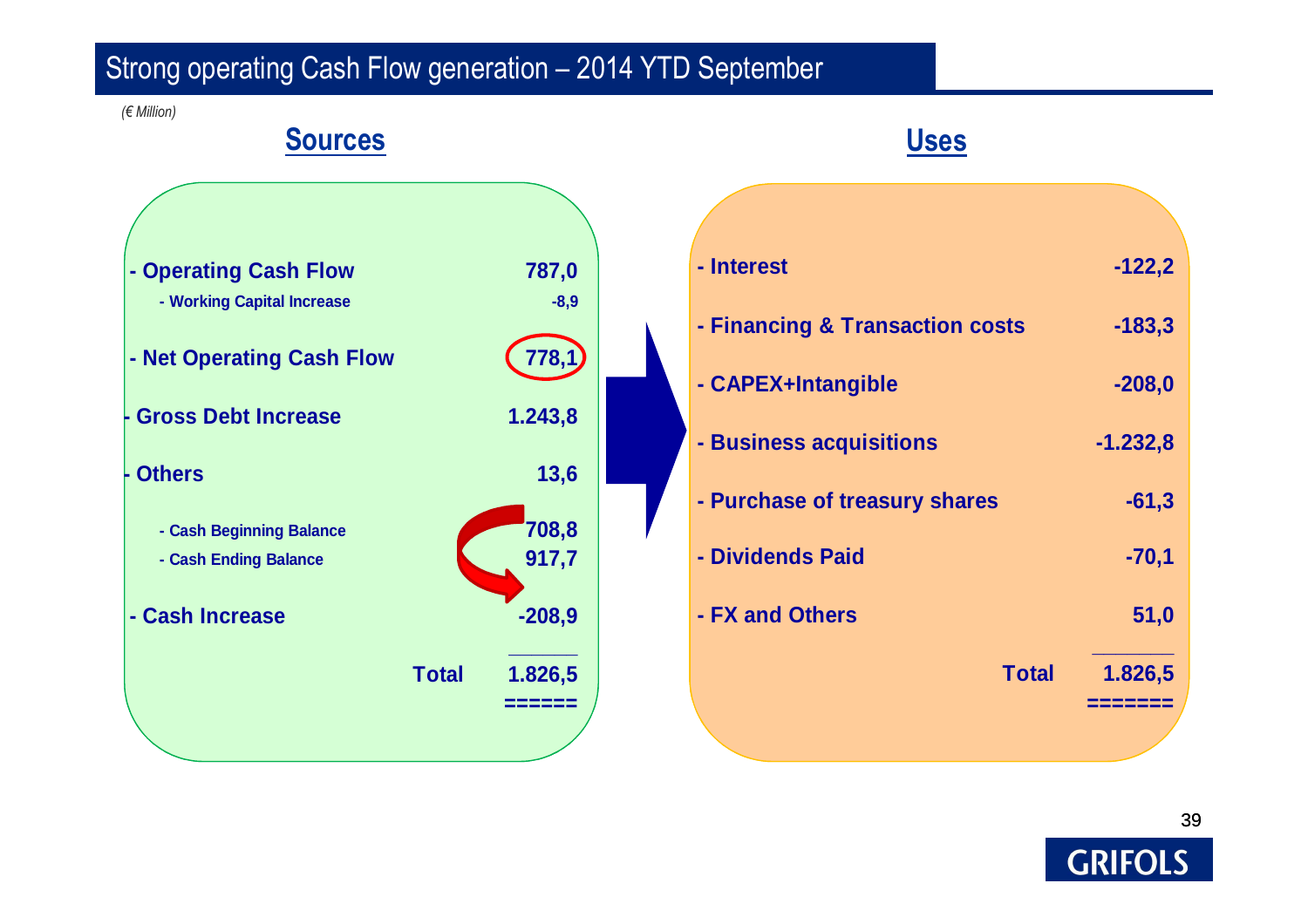#### Net Bank Debt increases after Diagnostic Unit acquisition

*(USD Million)*



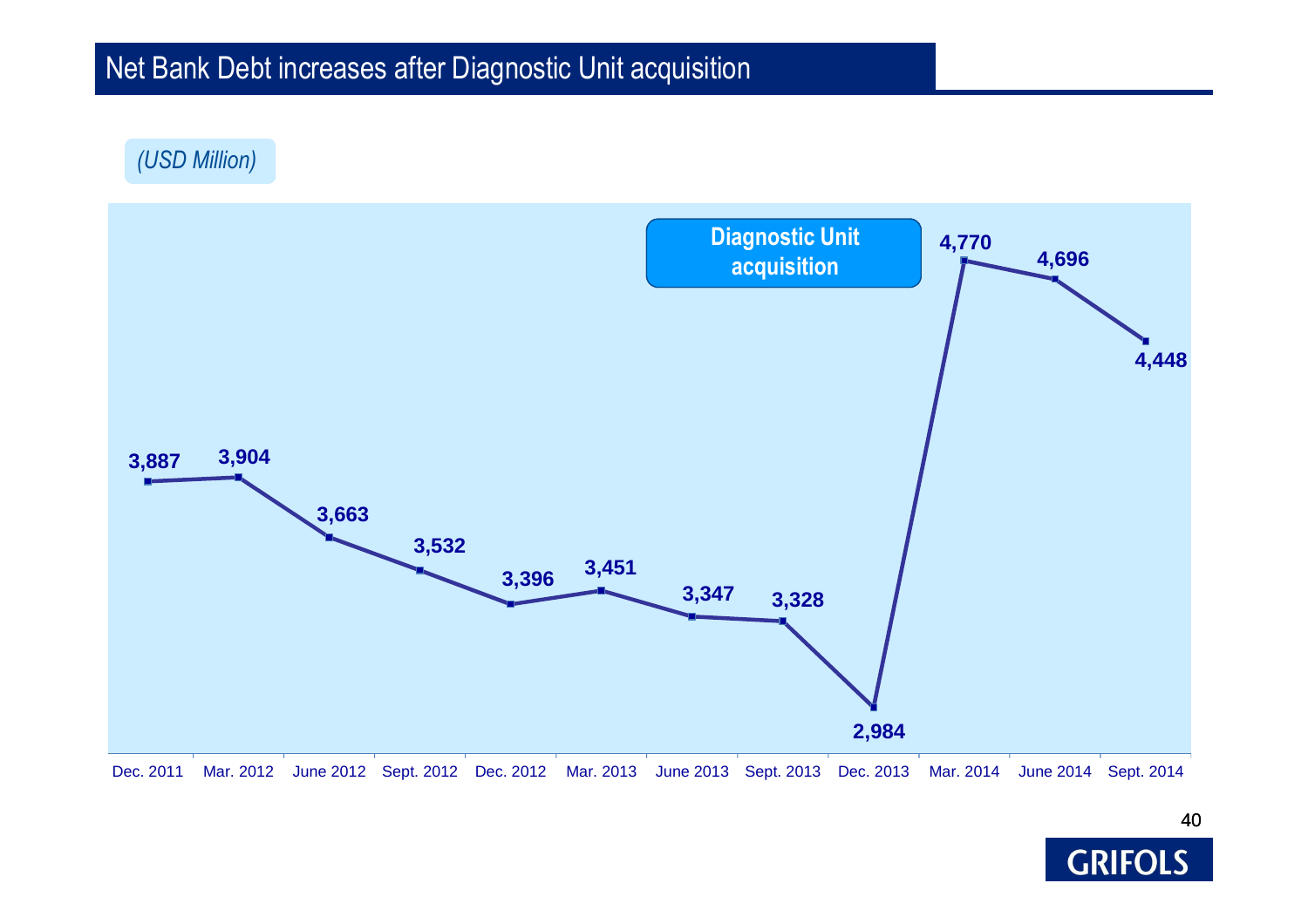

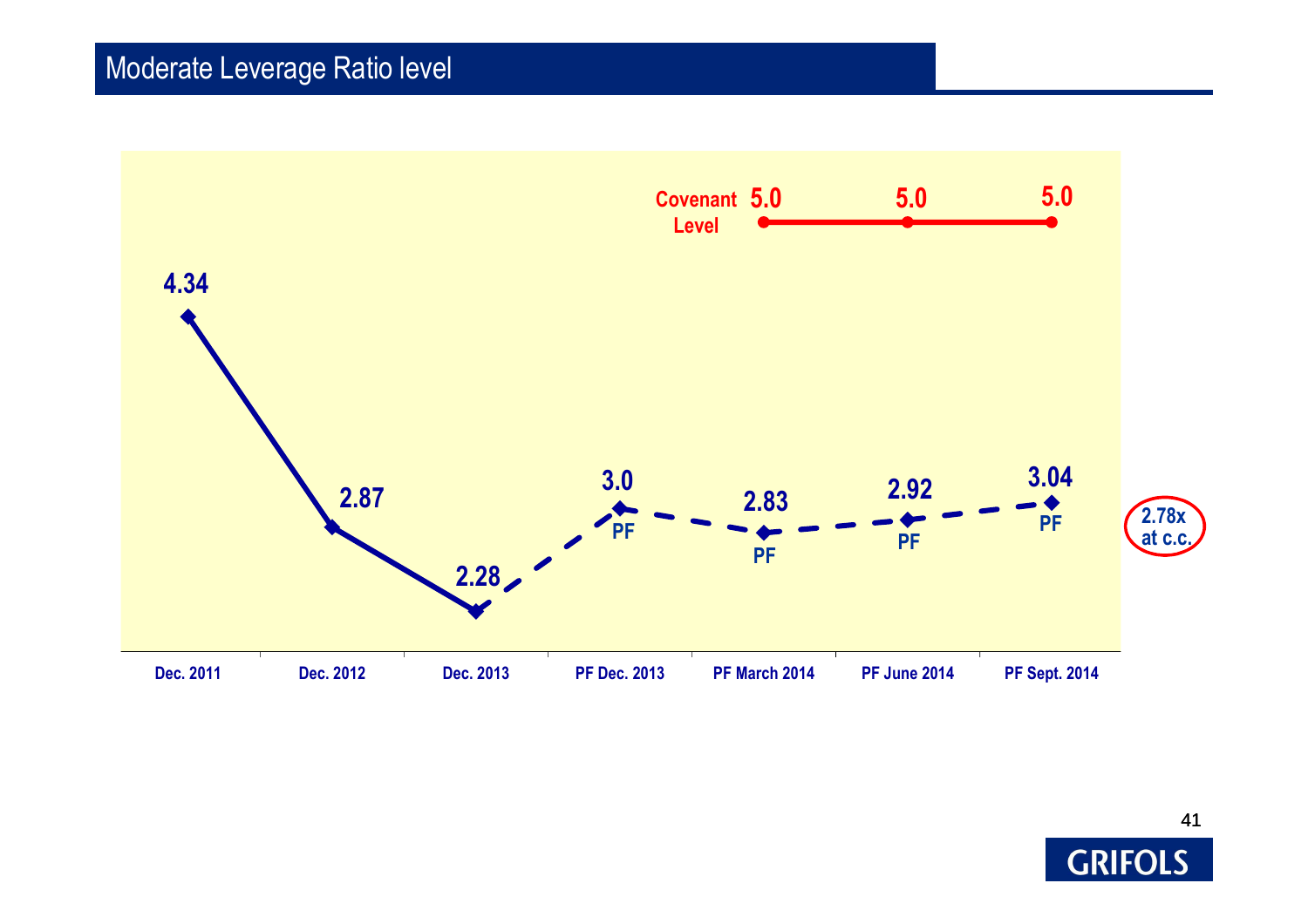## **Shareholders Return**

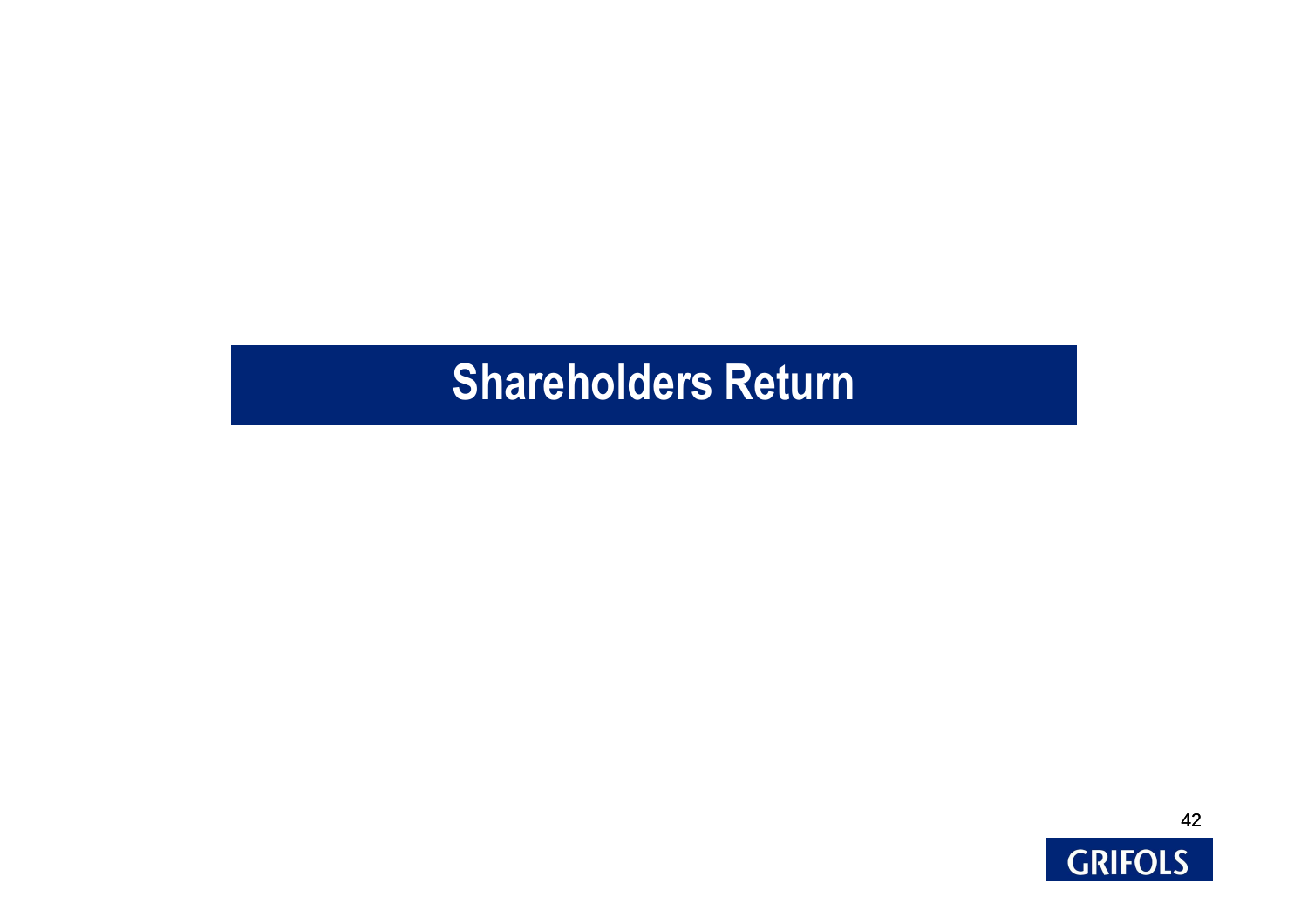



*(1) Payment years*

*(2) In addition to the 2013 interim dividend, the 2012 preferred dividend of € 0.01 was paid* 

*(3) In addition to the 2013 final dividend, the 2013 preferred dividend of €0.01 was paid*

*(4) In addition to the 2014 final dividend, the 2014 preferred dividend of €0.01 will be paid*